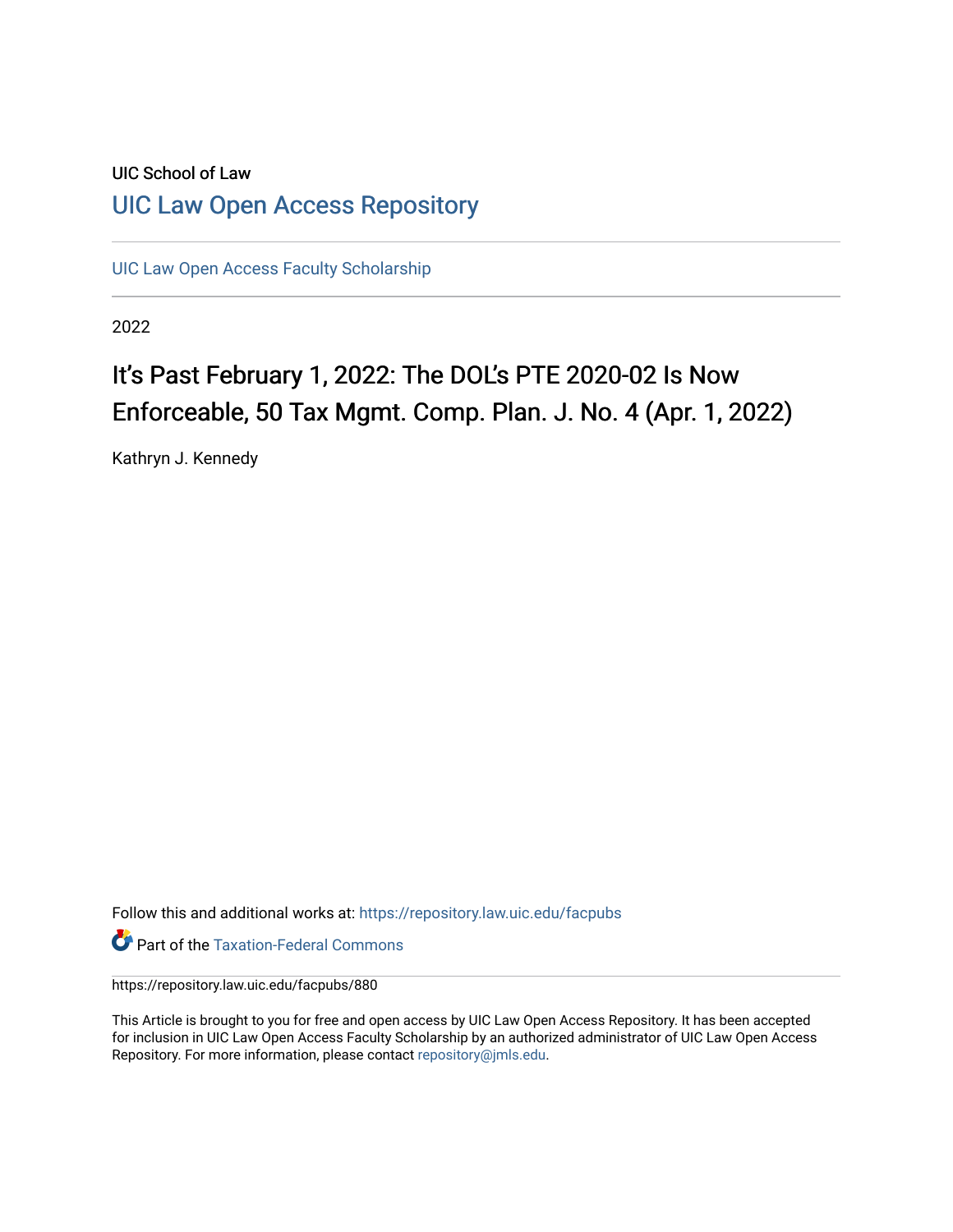# **Bloomberg**

# **Tax Management Compensation Planning Journal™**

Reproduced with permission from Tax Management Compensation Planning Journal, 50 CPJ 4, 04/01/2022. Copyright  $\degree$  2022 by The Bureau of National Affairs, Inc. (800-372-1033) http://www.bna.com

# **It's Past February 1, 2022: The DOL's PTE 2020-02 Is Now Enforceable**

*By: Kathryn J. Kennedy\* University of Illinois Chicago School of Law Chicago, IL*

#### I. INTRODUCTION

II. BACKGROUND ANALYSIS OF TITLE I AND II'S FIDUCIARY AND PROHIBITED TRANS-ACTION RULES

A. Limitations of Title I and II of ERISA

B. Who Is a Fiduciary with Respect to Rendering Investment Advice for a Fee?

C. DOL's 1975 Regulations Regarding an Investment Advice Fiduciary

D. Prohibited Transaction Rules of Title I and II of ERISA

III. BEGINNING IN 2010, REGULATORS RE-THINK STANDARDS OF CONDUCT APPLI-CABLE TO INVESTMENT ADVISERS

A. Exponential Growth of the IRA Marketplace

B. DOL's 2015 Proposal and 2016 Final Fiduciary Rules

C. Fifth Circuit's Vacatur of the 2016 Final Fiduciary Rules

D. SEC's 2019 Regulation Best Interest

IV. DOL'S 2020 PROPOSED AND FINAL REIN-TERPRETATION OF AN INVESTMENT AD-VICE FIDUCIARY AND ITS RELATED Prohibited Transaction Exemption (PTE) (PTE 2020-02)

A. DOL's 2020 Proposal

B. Preamble Which Reinterprets the 1975 Regulations and the Proposed Exemption

C. 2020 Final Fiduciary Rule: PTE 2020-02

1. Preamble Which Reinterprets the 1975 Regulations

2. Applicable Terms and Conditions of PTE 2020-02

a. Who Are the ''Covered Parties'' for Purposes of the Exemption?

b. What Are the ''Covered Transactions''?

- c. Conditions of the Exemption
- 3. Effective Dates
- 4. Enforcement Efforts

D. Common Pitfalls for Investment Advisers to Watch for in Complying with PTE 2020-02

1. Implied Recommendations

2. Rollovers Include More Than Plan to IRA **Transfers** 

3. Meaning of IRA More Expansive Than Realized

4. Not Knowing When a Prohibited Transaction Occurred

5. Not Knowing That Conflicts of Interest Must Be Mitigated

6. Deficient Fiduciary Acknowledgments

7. Assessing Reasonableness of Compensation Paid

8. Best Interest Process Requires More Than ''Investor Prefers Me''

<sup>\*</sup> Professor of Law, University of Illinois Chicago School of Law. J.D., Northwestern University School of Law. The author would like to thank her colleague Wesley (Wes) Covert for his invaluable comments and assistance with this article.

This article may be cited as Kathryn J. Kennedy, *It's Past February 1, 2022: The DOL's PTE 2020-02 Is Now Enforceable,* 50 Tax Mgmt. Comp. Plan. J. No. 4 (Apr. 1, 2022).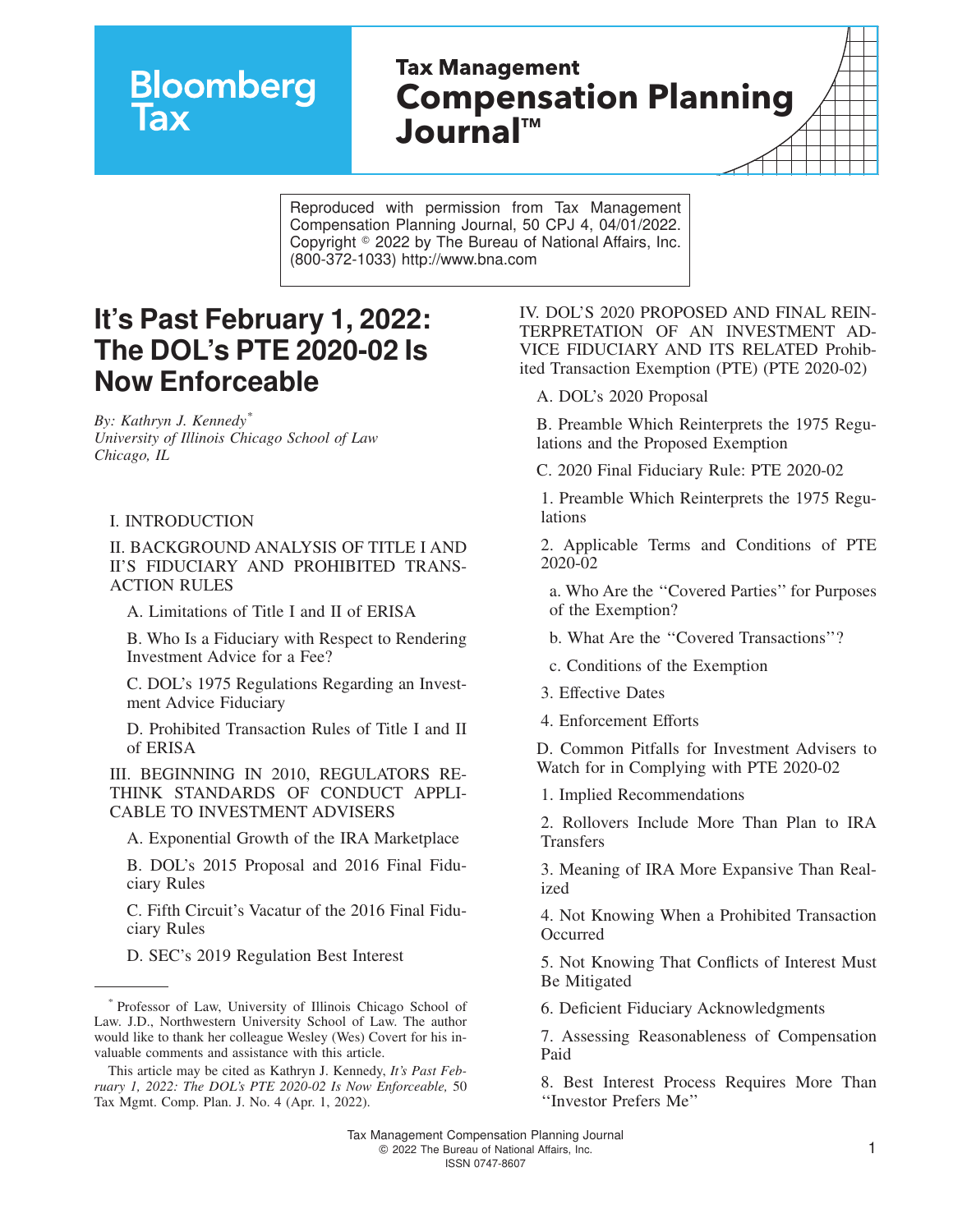9. Best Interest Process Requires Consideration of All Costs

10. Best Interest Process Requires Information Regarding the Plan

11. Best Interest Process Requires Certain Documentation

V. CONCLUSION

### **I. INTRODUCTION**

For the past decade, federal governmental regulators have been concerned over the significant growth in the Individual Retirement Accounts (and Annuities) (IRA) rollover market, as it is more loosely regulated as compared to the 401(k) plan market. By the end of the third quarter of 2021, there were \$13.2 trillion of assets in IRAs, as compared to \$7.3 trillion of assets in 401(k) plans.<sup>1</sup> The Employee Benefits Retirement Income Security Act (ERISA) is the federal law that regulates employer-provided retirement plans and IRAs. As a result of this growth, the following issues surfaced — both from a federal securities law and an ERISA law perspective — what are the applicable fiduciary standards and disclosure requirements that should accompany a financial adviser's recommendation to roll monies out of a 401(k) plan and into an IRA rollover, coined by practitioners as ''capturing the IRA rollover.''<sup>2</sup> Releases from the U.S. Government Accountability Office (GAO), the Financial Industry Regulatory Authority (FINRA), U.S. Department of Labor (DOL), and Securities and Exchange Commission (SEC) have indicated that both the DOL and the SEC have concerns about the IRA rollover market.<sup>3</sup> Early on, the DOL attempted to subject broker-dealers to a higher fiduciary standard under ERISA, than under federal securities law. The DOL attempted to do so through the issuance of fiduciary regulations and related prohibited transaction exemptions (PTEs) under ERISA. Those regulations and related exemptions were struck down by the Fifth Circuit Court of Appeals in 2018 on the grounds that the DOL had exceeded its regulatory powers.<sup>4</sup> By 2019, the SEC issued its Regulation Best Interest (Reg BI), designed to set forth a new standard of care for broker-dealers who were providing investment advice,

including rollover recommendations.<sup>5</sup> That regulation set forth a best interest standard of care, as well mandating certain disclosures of fees and conflicts of interest. After the SEC's issuance of Reg. BI, the DOL publicly stated that any new rulemaking from it would dovetail with the SEC's advice.<sup>6</sup> The DOL hopes that it has succeeded with the release of its new interpretation of an investment advice fiduciary and with the issuance of a new PTE, known as PTE 2020-02.<sup>7</sup> This paper provides a historical background to the DOL's attempt to regulate broker-dealers; it analyzes the conditions of PTE 2020-02 and the DOL's new interpretation of its 1975 regulation defining who is an investment advice fiduciary under ERISA; and it outlines some of the most common problems that will arise in complying with PTE 2020-02.

Part II of the article provides some background regarding ERISA's Title I and II statutory rules on investment advice fiduciaries and the related prohibited transactions, for those unfamiliar with ERISA. It describes the DOL's initial regulations, set forth in 1975, as to who is an investment advice fiduciary. Part III explains why various government regulators began to be concerned, during the 1990s, over the exponential growth of the IRA rollover market and applicable standards of care and disclosure rules that advisers should be subject to when recommending a rollover to a plan participant or beneficiary. It also discusses the DOL's investment advice fiduciary rules and its new PTEs that it set forth during 2010 and 2016. In 2018, the Fifth Circuit vacated the 2016 fiduciary rules, sending the DOL back to the drawing board. Part IV focuses on the DOL's current 2020 fiduciary rules, including the new PTE 2020-02, effective February 1, 2022. The terms and conditions of that exemption are discussed in-depth, including common pitfalls that can occur when attempting to comply with the exemption. Part V ends the article with the author's conclusion as to how investment advisers should proceed in light of the current guidance.

<sup>1</sup> *See* Ted Godbout, *[United States Retirement Assets Held](https://www.napa-net.org/news-info/daily-news/us-retirement-assets-held-steady-third-quarter) [Steady in Third Quarter](https://www.napa-net.org/news-info/daily-news/us-retirement-assets-held-steady-third-quarter)*, NAPA (Dec. 29, 2021).

<sup>2</sup> *See* Fred Reish, Bruce Ashton, Joan Neri, and Joshua Waldbeser, *Capturing Plan Rollovers,* Plan Consultant (Spring 2014).

<sup>&</sup>lt;sup>3</sup> Broker-dealers that interact with the public generally must become members of FINRA.

<sup>4</sup> *Chamber of Commerce v. DOL*, 885 F.3d 360 (5th Cir. 2018).

<sup>5</sup> SEC, Final Rule, Release No. 34-86031, File No. S7-07-18, Regulation Best Interest: The Broker-Dealer Standard of Conduct, RIN 3235-AM35, 84 Fed. Reg. 33,318 (July 12, 2019). The intent of Reg BI was not to impose the SEC's interpretation of the fiduciary duties applicable to investment advisers covered under the Adviser's Act; instead, it was limited to the applicable fiduciary standard for broker-dealers.

<sup>6</sup> *See* [News Release, U.S. Department of Labor Announces Ex](https://www.dol.gov/newsroom/releases/ebsa/ebsa20201215)[emption To Improve Investment Advice and Enhance Financial](https://www.dol.gov/newsroom/releases/ebsa/ebsa20201215) [Choices For Workers And Retirees](https://www.dol.gov/newsroom/releases/ebsa/ebsa20201215) (Dec. 15, 2020).

<sup>7</sup> 85 Fed. Reg. 82,798 (Dec. 18, 2020).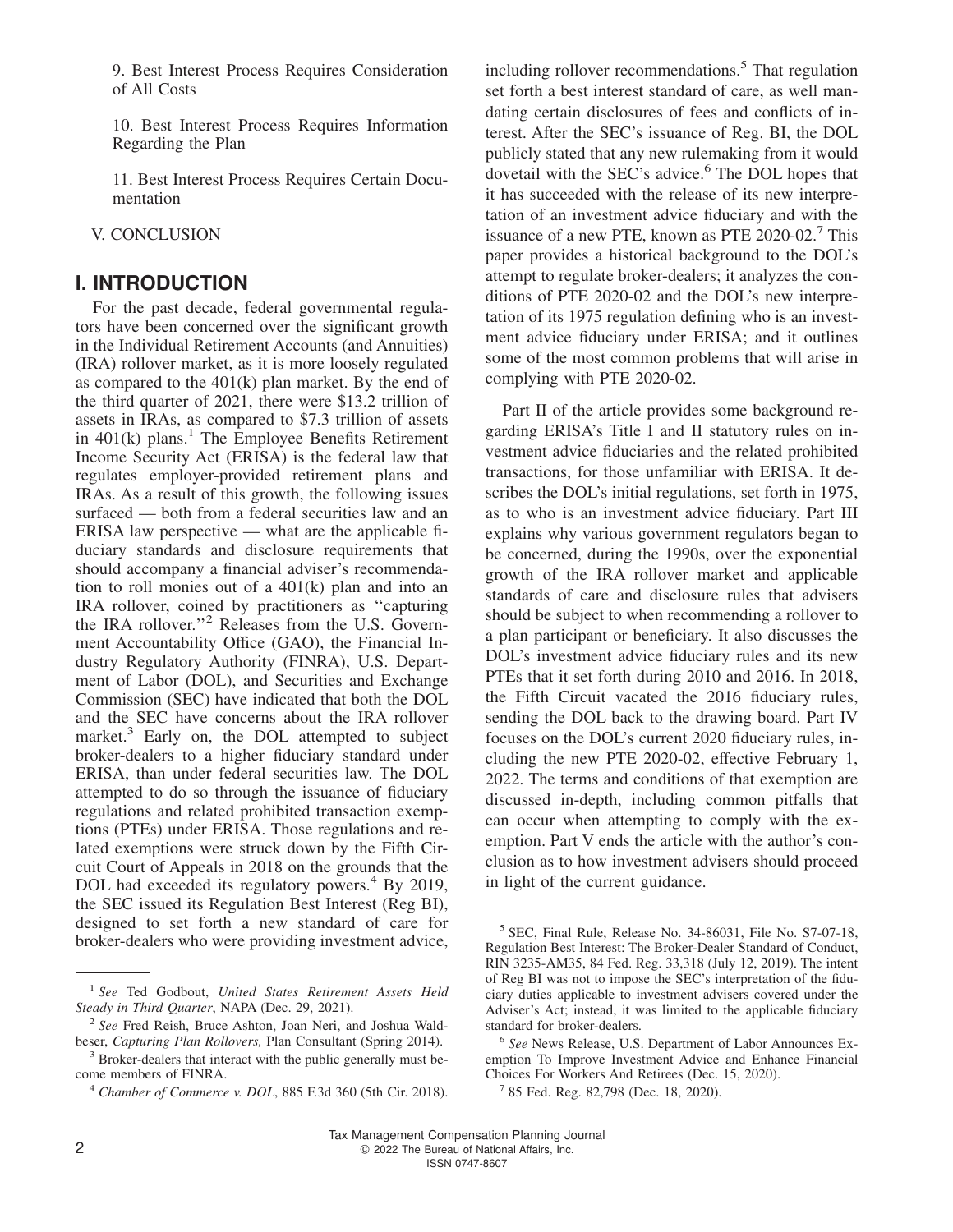# **II. BACKGROUND ANALYSIS OF TITLE I'S AND II'S FIDUCIARY AND PROHIBITED TRANSACTION RULES**

# **A. Limitations of Title I and II of ERISA**

Congress enacted ERISA<sup>8</sup> to regulate employersponsored retirement plans. As such, it amended Title 29 of the U.S. Annotated Code as it relates to federal labor laws (as retirement benefits are a form of compensation for an employee's services), as well as Title 26 as it relates to the I.R.C. (as such plans extend favorable tax treatment to both employees and employers). The rules set forth in Title 29 are provided under Title I of ERISA, whereas the rules set forth in Title 26 are provided under Title II of ERISA. For someone unfamiliar with ERISA, it is a difficult statute as it uses different terminology for the same concepts, different definitions for the same terms, and covers different types of employee benefit retirement plans. Thus, the author wishes to provide, in this Part II, some background regarding Title I and Title II of ERISA for those unfamiliar with it.

This article focuses on the fiduciary and prohibited transaction rules applicable under Title I and II of ERISA. Under Title I of ERISA, such rules govern an ''employee pension benefit plan,'' defined as any plan, fund, or program maintained by an employer or by an employee organization (i.e., a union), or by both, to the extent it provides retirement income to its employees.<sup>9</sup> In contrast, the fiduciary and prohibited transaction rules of Title II of ERISA cover a wider scope of plans, including an employee pension benefit plan qualified under I.R.C. §401(a) (which would encompass those plans subject to Title I of ERISA); an individual retirement account under I.R.C. §408(a) or an individual retirement annuity under I.R.C. §408(b); an Archer Medical Spending Accounts (MSAs) under I.R.C. §220(d); a health savings account (HSA) under I.R.C. §223(d); a Cloverdell education savings account under I.R.C. §530; or a trust or plan determined by the Treasury Secretary to be described in one of the preceding provisions.<sup>10</sup> Thus, an employersponsored retirement plan that extends tax-preferred retirement benefits to employees is subject to *both* sets of rules in Title I and II of ERISA. Given that retirement benefits are voluntary on the part of an employer, Congress realized that there would be those employees whose employers would not sponsor such a plan. To encourage those employees to save for retirement on their own, Congress created IRAs under I.R.C. §408 (i.e., Title II of ERISA), such that employees could defer a portion of their compensation without incurring taxes on their original contributions and on subsequent interest/gains of such funds until the funds were later distributed. As IRAs are not established nor maintained by an employer, they are not covered under Title I of ERISA, but are covered under Title II of ERISA due to the tax-preferred status of such accounts.<sup>11</sup>

The IRA model was that of a defined contribution plan model, shifting investment risk and mortality risk to the individual, as benefits paid from the IRA are solely from the individual's account balance. Initially, the maximum limitations for employer-sponsored defined contribution plans were the lesser of \$25,000 or 25% of compensation, considerably higher than the maximum limitations for an IRA, which were the lesser of \$1,500 or 100% of compensation. As such, employees without an employer-sponsored plan could save for retirement, but certainly not at the level provided under an employer-sponsored plan. However, Congress did provide that an employee under an employer-sponsored retirement plan could roll those pension assets out of the employer's plan and into an IRA, typically occurring when a participant terminates employment or retires. Such rollover could provide more investment choices for the employee through the IRA, but the employee would then be subject to all administrative and investment costs associated with the IRA, as the employer may have been subsidizing such costs under the employer's

<sup>&</sup>lt;sup>8</sup> Pub. L. No. 93-406, 88 Stat. 829. Title II's provisions were codified in title 26 of the United States Code. All section references to the Internal Revenue Code of 1986, as amended (''I.R.C.'' or the Code), or Treasury regulations promulgated thereunder, unless otherwise indicated. All sections to Title I of ERISA (the "ERISA"), or Labor Department regulations thereunder are labeled as such.

 $9$  ERISA §3(2)(A)(i). Plans that are not covered under this definition include governmental plans, church plans that do not make an election to be covered under I.R.C. §410(d), and unfunded excess benefit plans maintained for executives. *See* ERISA §4(b).

<sup>&</sup>lt;sup>10</sup> I.R.C. §4975(e)(1)(A)–§4975(e)(1)(G).

<sup>&</sup>lt;sup>11</sup> IRAs are exempt from Title I of ERISA, including the reporting and disclosure rules of Part 1, ERISA §101(a); the participation, benefit accrual, and survivor annuity rules of Part 2, ERISA  $§201(6)$ ; the funding rules of Part 3, ERISA  $§301(a)(7)$ ; and the fiduciary standards of Part 4, ERISA §401(a). This act may be referred to as ERISA in the text. According to the DOL regulations, IRAs are generally not employee benefit plans for purposes of Title I of ERISA, unless they are sponsored by an employer who does more than facilitate the payroll deduction of contributions to an IRA. DOL Reg. §2510.3-2(d)(1). The term IRA rollover in this article refers to the distribution of assets, typically from an eligible retirement plan to a tax-exempt IRA (i.e., an IRA where the distributions are not taxed until actual distribution). In contrast, a Roth IRA is a type of nondeductible IRA, described in I.R.C. §408A, where an employee's contributions are not deductible when contributed. The advantage of a Roth IRA is that the later withdrawal of contributions *and related earnings/investments* escape taxation, provided the distribution rules applicable to Roth IRAs are met.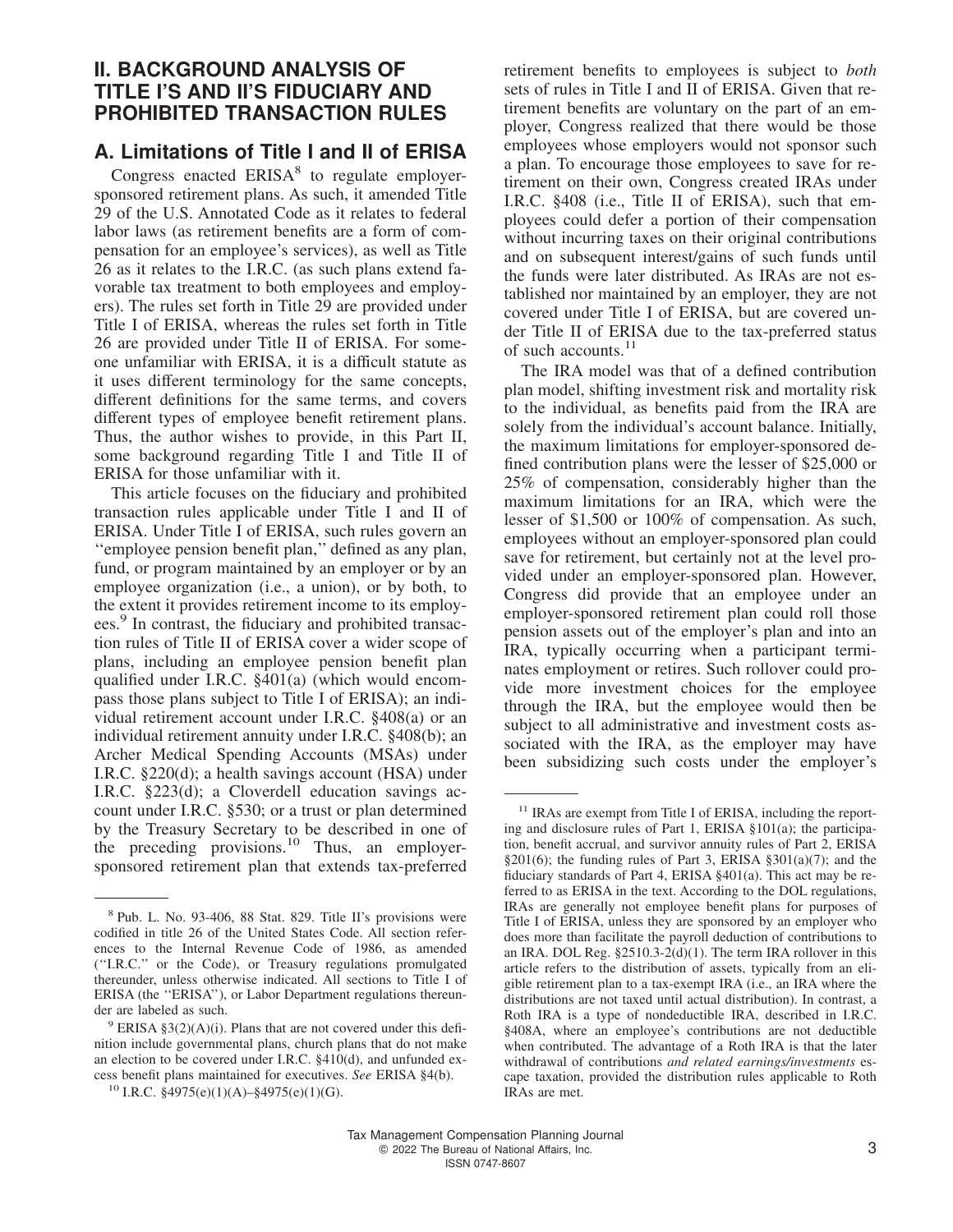plan. While it may be tempting to an employee to roll assets into an IRA, many retirement investors do not realize that the fiduciary rules under Title II for IRAs are not as protective as the fiduciary rules under Title I for employer-provided plans.<sup>12</sup> In addition, transferring pension assets to an IRA causes the employee to lose the lifetime income protections, the surviving spouse protections, and the anti-alienation protections under Title I, that do not exist under Title  $II$ .<sup>13</sup>

Given that some of the rules of *both* Title I and II of ERISA were identical, the Congressional Reorganization Plan of 1976 assigned jurisdiction to either the DOL or the Treasury (via the IRS) based on the topic at issue. $14$  The DOL has been given jurisdiction in interpreting the fiduciary and prohibited transactions rules. Both Titles of ERISA define who is a plan fiduciary with respect to plan assets,  $^{15}$  as well as prohibiting certain transactions between plan fiduciaries and plan assets that could result in a conflict of interest (known as the prohibited transaction rules).<sup>16</sup> However, the fiduciary rules under Title I and II of ERISA are not identical, further complicating how the DOL interprets each of them. Under Title I, a fiduciary is also subject to certain standards of care, including the requirement to act *solely* in the interests of the plan participants and beneficiaries and for the exclusive purposes of providing benefits to such participants and beneficiaries (i.e., the duty of loyalty), as well as to act with the care, skill, prudence, and diligence that a prudent man would act in similar circumstances (i.e., the duty of prudence).<sup>17</sup> If the fiduciary fails to discharge his duties, he/she is subject to a federal cause of action for breach of fiduciary duty, ren-

<sup>14</sup> ERISA Reorganization Plan No. 4 of 1978, Executive Order No. 12, 108, 44 Fed. Reg. 47,713, 92 Stat. 3790 (Dec. 28, 1978), ''[T]he authority of the Secretary of the Treasury to issue interpretations regarding section 4975 of the Code, subject to certain exceptions . . . has been transferred to the Secretary of Labor and the Secretary of the Treasury is bound by such interpretations.'' The IRS has jurisdiction in determining whether IRAs and other covered plans are subject to the Code's prohibited transaction rules. The DOL has jurisdiction in its determination as to whether other plans are subject to ERISA's prohibited transaction rules and the issuance of exemptions to such rules. However, a DOL's determination that a prohibited transaction has not occurred does not prevent the IRS from finding liability under I.R.C. §4975. *See O'Malley v. Commissioner*, 972 F.2d 150, 154 (7th Cir. 1992); *Thoburn v. Commissioner*, 95 T.C. 132, 140 (1990).

dering him/her personally liable to make good any losses to the plan and to restore to the plan any profits made through the use of such assets.<sup>18</sup> These fiduciary standards of care and federal cause of actions are not set forth under the Title II's fiduciary rules. Thus, in the context of an IRA, a fiduciary is not subject to explicit standards of care of loyalty and prudence, nor is he/she subject to an ERISA cause of action for breaches of such standards of care.

Likewise, Title I's and Title II's prohibited transaction rules are similar but not identical. The goal of the prohibited transaction rules is to set forth the presumption that a fiduciary is to have no other motive in its activities involving the plan or IRA other than serving it. Thus, they prohibit certain transactions between the plan and a ''party-in-interest'' (or ''disqualified person'' which is the term used in the Code), so as to avoid or minimize any conflicts of interest.<sup>19</sup> ERISA's prohibited transaction rules impose strict liability if applicable and require an exemption (statutorily or administratively through the DOL) for the fiduciary to act. This is in stark contrast with federal securities rules where fiduciary duties may be waived. This may be of concern to investment advisers who thought themselves subject only to federal securities law, and not the mandates of ERISA which are much different. In addition, if an IRA fiduciary triggers a prohibited transaction, it ceases to be an IRA exempt from taxation, and does so retroactively as of the first day of the tax year in which the prohibited transaction occurred.<sup>20</sup> Thus, the consequences for engaging in a prohibited transaction are severe for an IRA as it loses its tax qualified status. Under Title II of ERISA, the tax provisions which establish prohibited transaction rules are also enforced through an excise tax on disqualified persons, which includes fiduciaries. $21$ 

## **B. Who Is a Fiduciary With Respect to Rendering Investment Advice for a Fee?**

Both Title I and II of ERISA have almost identical definitions as to who is a fiduciary with respect to a covered plan. To the extent a person or investment advisory firm exercises *discretionary* investment advice to an ERISA covered retirement plan or an IRA (e.g., he/she determines what investments should be chosen

<sup>&</sup>lt;sup>12</sup> IRAs are exempt from the fiduciary standards of Part 4 of ERISA, ERISA §401(a), but are subject to the Internal Revenue Code's prohibited transaction rules, set forth in I.R.C. §4975.

<sup>&</sup>lt;sup>13</sup> IRAs are exempt from the life annuity and joint and survivor annuity rules, and the anti-alienation rules of Part 2 of ERISA, §3(23), ERISA §205, ERISA §206(d).

<sup>15</sup> ERISA §3(21)(A)–§3(21)(B); I.R.C. §4975(e)(3)(A)– §4975(e)(3)(C).

<sup>16</sup> ERISA §406(a); I.R.C. §4975(c)(1).

<sup>&</sup>lt;sup>17</sup> ERISA §404(a)(1)(A)-§404(a)(1)(D).

<sup>18</sup> ERISA §502(a)(2), ERISA §409.

<sup>19</sup> ERISA §408(a), §408(b); I.R.C. §4975(c)(1)(A)– §4975(c)(1)(F).

<sup>&</sup>lt;sup>20</sup> I.R.C. §408(e)(2), §408(e)(3). Other parties to the prohibited transaction may be subject to a 15% excise tax on the amount involved, plus the potential 100% excise tax if the transaction is not timely corrected. I.R.C. §4975(a), §4975(b).

<sup>&</sup>lt;sup>21</sup> I.R.C. §4975(a)–§4975(b).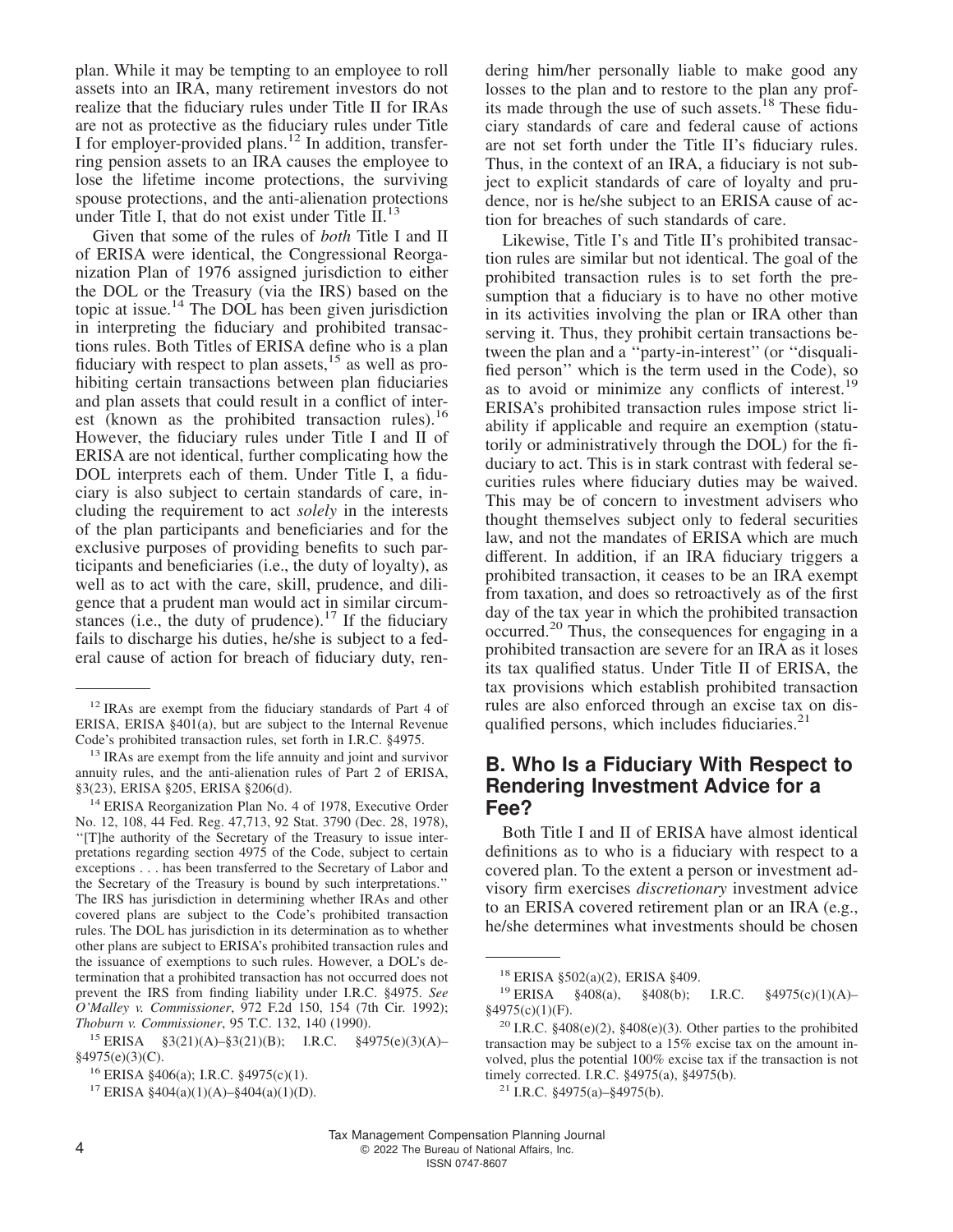by the plan or IRA), he/she is definitely a fiduciary under Title I and II of ERISA and, thereby subject to the respective prohibited transaction rules.<sup>22</sup> However, what if an individual or firm does *not* have discretionary authority over the investment of plan assets, but nevertheless renders investment advice to the plan or the IRA in exchange for a fee, he/she may be a fiduciary subject to ERISA's fiduciary and prohibited transaction rules, as both ERISA §3(21) and I.R.C. §4975(e)(3) define a fiduciary to include someone who ''renders investment advice for a fee or other compensation."<sup>23</sup> However, Title II of ERISA goes beyond Title I and states that an investment advice fiduciary is one who renders investment advice for a fee or other compensation, but who is also a registered investment adviser under the Investment Advisers Act of 1940; a bank or similar financial institution; an insurance company; a broker-dealer registered under the Securities Exchange Act of 1934; an affiliate of a person describe above; or an employee, agent, or registered representative of an entity described above. $24$  Thus, even if the plan or IRA owner can ignore the investment advice of the person or firm, such investment adviser may nevertheless become a fiduciary under ERISA. Once an individual is found to be an ERISA fiduciary, he/she also becomes subject to its respective prohibited transaction rules.<sup>25</sup>

# **C. DOL's 1975 Regulations Regarding an Investment Advice Fiduciary**

The DOL's original regulations, issued in 1975, set forth a five-part test as to who is a nondiscretionary investment adviser to the plan or IRA.<sup>26</sup> To the extent an individual or firm satisfies this five-part test *and* receives compensation in exchange for its investment advice, he/she may need a PTE in order to be able to receive various types of compensation. When ERISA was passed in 1974, the primary retirement model used by employers was the defined benefit pension plan, whereby an employee was promised a lifetime (or joint and survivor lifetime, if married) annuity of a specified amount beginning at a normal retirement age. Under this model, the employer undertook the investment and mortality risks, not the employee. Thus, most employers employed professional investment advisers to manage and invest plan assets. By the

1990s, defined contribution plans, particularly 401(k) plans, became the predominant retirement model used by employers.<sup>27</sup> Given that ERISA  $§$ 404(c) absolves the plan fiduciary from liability for investment losses if the employer effectively shifts investment control over to the participant or beneficiary, most 401(k) plans took advantage of this and allowed plan participants and beneficiaries to select their investments under the employer's retirement plan.

Quoting from the 1975 regulations, DOL Reg.  $§2510.3-21(c)(1)$  states that:

A person shall be deemed to be rending 'investment advice' to an employee benefit plan . . . only if:

(i) ''Such person renders advice to the plan as to the value of securities or other property, or makes recommendations as to the advisability of investing in, purchasing, or selling securities or other property; and

(ii) ''Such person either directly or indirectly (e.g., through or together with any affiliate)

(A) Has discretionary authority or control . . . with respect to purchasing or selling securities or other property for the plan; or

(B) Renders any advice described in paragraph  $(c)(1)(i)$  of this section (e.g., investment advice) on a regular basis to the plan pursuant to a mutual agreement, . . . written or otherwise, between such person and the plan or a fiduciary with respect to the plan, that such services will serve as a primary basis for investment decisions with respect to plan assets, and that such person will render individualized investment advice to the plan based on the particular needs of the plan regarding such matters as, among other things, investment policies or strategy, overall portfolio composition, or diversification of plan assets.

Thus, under the original regulations, a fiduciary investment adviser was deemed to be a fiduciary if:

- He/she rendered advice as to the value of the property or securities or made a *recommendation* as to the advisability of investing, purchasing, or selling such securities or other property;
- On a *regular* basis;
- Pursuant to a *mutual understanding* with the plan or the plan fiduciary;
- That served as *a primary basis* for the investment decision with respect to plan assets; and

<sup>&</sup>lt;sup>22</sup> ERISA §3(21)(A); I.R.C. §4975(e)(3)(A).

<sup>23</sup> ERISA §3(21)(A)(ii); I.R.C. §4975(e)(3)(B).

<sup>&</sup>lt;sup>24</sup> I.R.C. §4975(f)(8)(J)(i)(I)–§4975(f)(8)(J)(i)(VI).<br><sup>25</sup> ERISA §406(a)–§406(b); I.R.C. §49

 $§406(a) - §406(b);$  I.R.C.  $§4975(c)(a)(A) -$ §4975(c)(a)(F).

<sup>26</sup> DOL Reg. §2510.3-21(c)(1), 40 Fed. Reg. 50,842 (Oct. 31, 1975) and Treas. Reg. §54.4975-9(c), 40 Fed. Reg. 50,840 (Oct. 31, 1975).

<sup>27</sup> *See* Samuel Estreicher and Laurence Gold, *The Shift from Defined Benefit Plans to Defined Contribution Plans,* 11 Lewis & Clark L. Rev. 331 (2007).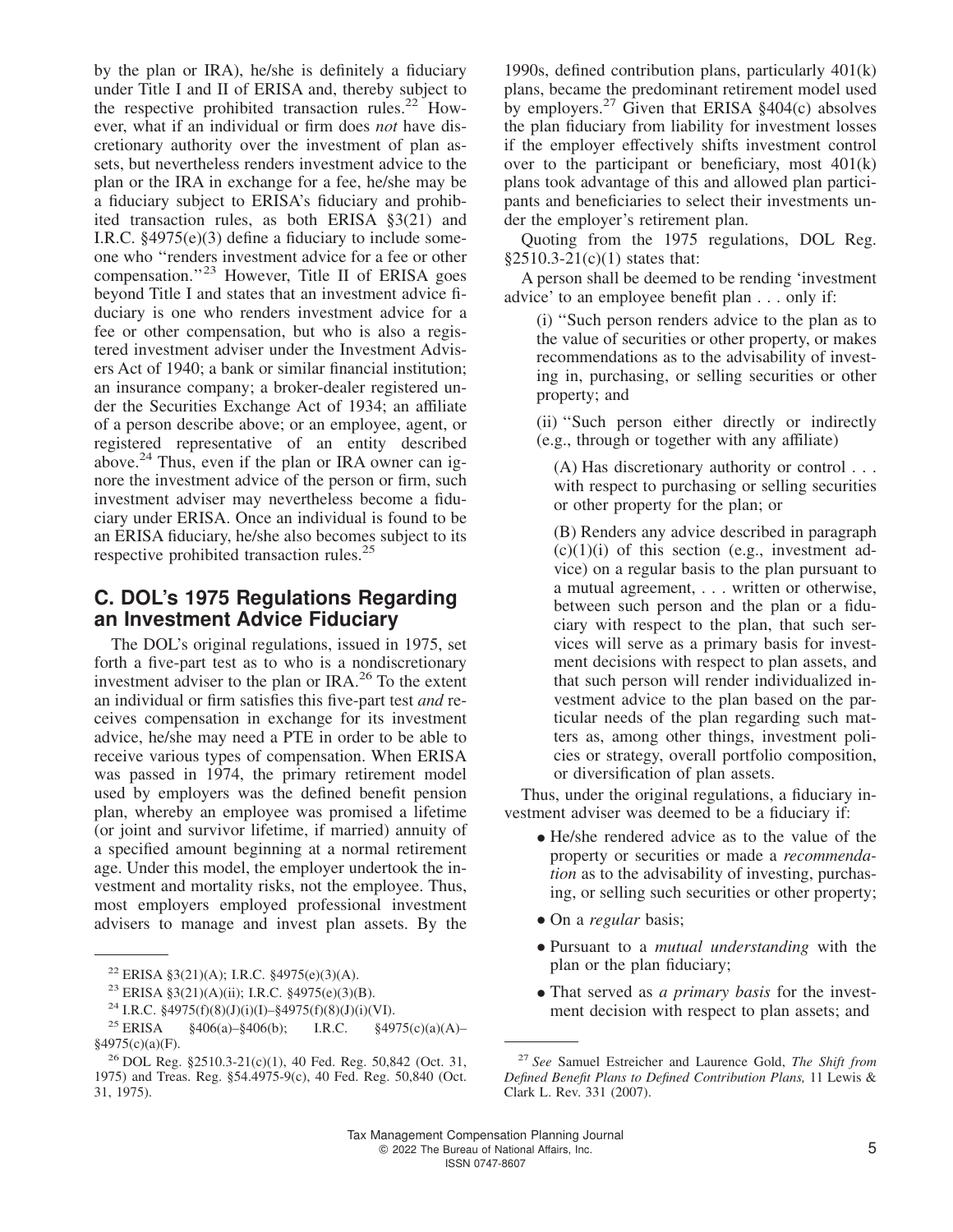• Where such advice was *individualized* based on the needs of the plan.

By applying this narrow interpretation of a nondiscretionary fiduciary investment adviser, the DOL limited the number of advisers that would be covered under the test, and thus restricting the number of advisers who would have to assess higher fees because of their fiduciary status. This five-part test excluded many financial advisers, including broker-dealers and their related financial institutions. To the extent an individual or investment firm satisfy all part of the fivepart test *and* received compensation for such advice, he/she may need a PTE in order to be able to receive such compensation. A year later, the DOL further narrowed the fiduciary status definition, in the *Deseret* Letter, by stating that a recommendation from a financial adviser to take a distribution of employerprovided funds from a qualified plan and roll such funds into an IRA was *not* regarded as investment advice, even though such decision could result in alternative investment choices under the IRA.<sup>28</sup> Thus, an investment professional making such a recommendation did not become a fiduciary by virtue of rendering investment advice for a fee.

In the federal securities law context, a recommendation to roll monies from a 401(k) plan into an IRA was viewed as a securities recommendation, subjecting broker-dealers to the suitability standard of care that prompted certain disclosure requirements.<sup>29</sup> Securities laws permitted conflicts of interest between the adviser or broker dealer and the customer, provided there was adequate disclosure of such conflicts. In 2010, Congress directed the SEC to ascertain whether a uniform fiduciary standard should be utilized to broker-dealers and registered investment advisors s when offering personalized advice.<sup>30</sup> In contrast, Title I of ERISA's fiduciary standards require a fiduciary to act *solely* in the interest of the plan participants and beneficiaries.<sup>31</sup> As such, disclosure of any potential conflicts of interest is insufficient to absolve liability.

# **D. Prohibited Transaction Rules of Title I and II of ERISA**

The prohibited transaction rules of Title I and II of ERISA are similar but not identical. Title I sets forth two sets of prohibited transactions in ERISA §406(a) and ERISA §406(b), whereas Title II's set of prohibited transaction rules are contained within a single set in I.R.C.  $\S$ 4975(c). ERISA  $\S$ 406(a) states, that except as otherwise provided in ERISA §408 (the statutory exemptions), a fiduciary may not cause the plan to engage in a direct or indirect transaction involving: a sale or exchange of property between the plan and a party-in-interest; the lending of money or extension of credit between the plan and a party-in-interest; furnishing of goods, services, or facilities between a plan and a party-in-interest; or the transfer to, or use by, a party-in-interest, of any assets or income of the plan. These are referred to as ''per se'' prohibited transactions. In contrast, ERISA §406(b) is *not* caveated with the phrase ''except as provided in section 408'' (indicating that the statutory exemption should not be applicable) and thus prohibit the fiduciary from dealing with plan assets for his own interest or for his own account (i.e., the self-dealing prohibition); from acting in a transaction involving the plan whose interest are adverse to the interest or the plan or its participants or beneficiary (i.e., the conflict of interest prohibition); and from receiving any consideration for the fiduciary's own personal account from any party dealing with the plan in connection with the transaction involving plan assets (i.e., the kickback prohibition).<sup>32</sup> These are referred to as the ''fiduciary prohibited transactions,'' as they benefit the fiduciary and do not necessarily involve a party-in-interest, unless he/she is also a fiduciary.

In contrast, I.R.C. §4975(c) sets forth a single set of prohibited transaction rules (which presumably are *all* exempt under the statutory exemptions of I.R.C. §4975(d)), which include the same four ''per se'' prohibited transactions set forth under Title I and the first and the third ''fiduciary prohibited transactions'' set forth under Title I. Title I's second fiduciary prohibited transaction involving conflicts of interest is not contained in Title II's prohibited transaction rules, as Title II does not impose a fiduciary standard of care to act in the best interest of the plan participants or beneficiaries (i.e., the duty of loyalty).<sup>33</sup> However, the IRS in its regulations has read the two fiduciary pro-

<sup>28</sup> DOL Adv. Op. 76-65A (June 7, 1976). The DOL later affirmed this position in DOL Adv. Op. 2005-23A (May 11, 2005), whereby a recommendation to a plan participant to take a distribution from the plan for purposes of completing a rollover is not ''investment advice'' nor a recommendation concerning a particular investment (i.e., purchasing or selling securities or other property) under the 1975 regulations. Any investment recommendation regarding how the proceeds should be invested would be advice with respect to funds that are no longer assets of the plan.

<sup>29</sup> See *In the Matters of Richard N. Cea, et al.*, Exchange Act Release No. 8662 at 18 (Aug. 6, 1969) (Release 8662); *In the Matter of Mac Robbins; & Co., Inc.*, Exchange Act Release No. 6846 (July 11, 1962).

<sup>30</sup> *See* Dodd-Frank Wall Street Reform and Consumer Protection Act of 2010, §913 of Title IX, Pub. L. No. 111-203, 124 Stat. 1376 (2010).

 $31$  ERISA §404(a)(1)(A).

 $32$  ERISA §406(b)(1)–§406(b)(3).

<sup>&</sup>lt;sup>33</sup> The legislative history indicates that the second fiduciary prohibited transaction rule was omitted under title due to the difficulty in determining the ''appropriate measure'' for an excise tax. *See* H.R. Rep. No. 93-1280, 4576 (1974) (Conf. Rep), *reprinted in* 1974 U.S.C.C.A.N. 5038 (stating ''[T]he labor provisions (but not the tax provisions) prohibit a fiduciary from acting

Tax Management Compensation Planning Journal 6 **6 2022** The Bureau of National Affairs, Inc.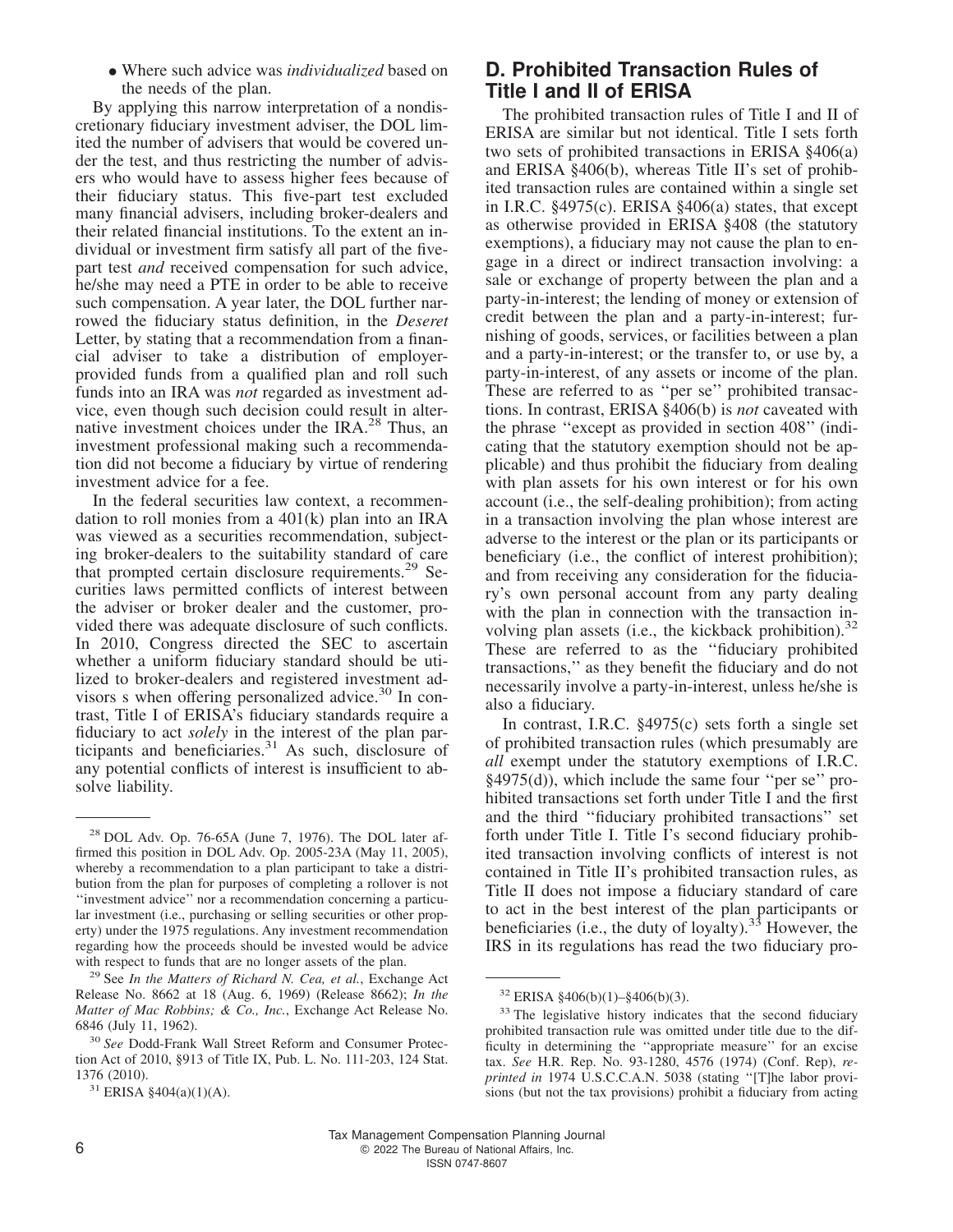hibited transactions in Title II to *include* a fiduciary's conflict of interest involving the income or assets of the plan.<sup>34</sup> In addition, where the statute under Title II appears to allow fiduciary prohibited transactions to be exempt under the statutory exemptions, the IRS takes the contrary position — namely, that the statutory exemptions of I.R.C. §4975(d) do not contain any exemptions for fiduciary prohibited transactions, as the latter involve separate transactions that are not described in any of the statutory exemptions. $35$  Similar to Title I, Title II allows the DOL to establish administrative exemptions to the prohibited transaction rules.

The prohibited transaction rules of Title I and II of ERISA on their face would appear to deny the ability of a plan or IRA to engage in services that it would need in the course of its usual business. For example, they prohibit a fiduciary from rendering services between a plan and a party-in-interest (e.g., serviceprovider to the plan).<sup>36</sup> In order to render such services, the fiduciary and the party-in-interest would have to comply with one of the statutory exemptions or an administrative class exemption created by the DOL.<sup>37</sup> As expected, both Title I and II's statutory exemptions permit the fiduciary to contract with a partyin-interest (or a disqualified person in the context of the Code) for services necessary for the operation of the plan (including investment services), provided no more than reasonable compensation is paid therefor,<sup>38</sup> and for the party-in-interest to receive reasonable compensation for services rendered . . . in the performance of his duties with the plan.<sup>39</sup> Both the DOL and the IRS agree that the first of the two statutory exemptions permitting a fiduciary to contract with a party-in-interest (or disqualified person) for purposes of rendering services if no more than reasonable compensation is paid does *not* extend to permit selfdealing by the fiduciary.<sup>40</sup> Thus, self-dealing by a fiduciary would *require* a DOL class or individual administrative exemption.

The DOL has interpreted the self-dealing fiduciary prohibited transaction rule to apply in situations where the plan fiduciary uses its authority or control to *increase* its own compensation in a transaction involving plan assets.<sup>41</sup> This would apply in the situation where the fiduciary recommends use of investment products (e.g., propriety products) offered by it or its affiliates which resulted in indirect fees (e.g., finder fees, commissions) back to the fiduciary. The *Frost Bank* Opinion by the DOL allowed the fiduciary to avoid committing a fiduciary prohibited transaction by *offsetting* fees that it would have otherwise received from the plan or the plan sponsor.<sup>42</sup> The opinion allowed the plan fiduciary to obtain 12b-1 fees and other administrative service fees (e.g., recordkeeping fees) from the mutual funds that it was recommending as plan investments provided they offset any fees that the plan owed the plan fiduciary. Thus, such indirect compensation was not considered to be *additional* compensation to the fiduciary which would have resulted in self-dealing.

Compensation practices whereby a fiduciary adviser is paid a fixed percentage of assets (i.e., level fees) regardless of the investments actually selected do not need a class exemption from the prohibited transaction rules, as there is no self-dealing. However, when the fiduciary adviser wishes to receive *variable* fees (e.g., commissions, 12b-1 fees, and revenue sharing payments) that do vary depending on the investment products selected, such arrangements will need a class exemption due to the significant conflict of interest posed.

Other relevant prohibited transaction exemptions that the DOL has issued over the years include PTEs

in any transaction involved the plan on behalf of a person (or representing a party) whose interests are adverse to the interest of the plan or of its participants or beneficiaries. This prevents a fiduciary from being put in a position where he has duel loyalties, and, therefore, he cannot act exclusively for the benefit of a plan's participants and beneficiaries. (This prohibition is not included in the tax provisions, because of the difficulty in determining an appropriate measure for an excise tax.'')).

<sup>&</sup>lt;sup>34</sup> Treas. Reg.  $\S$ 54.4975-6(a)(5)(i) ("The prohibitions of sections  $4975(c)(1)(E)$  and (F) supplement the other provisions . . . by imposing on disqualified persons who are fiduciaries a duty of undivided loyalty to the plans for which they act. These prohibitions are imposed upon fiduciaries to deter them from exercising the authority, control, or responsibility which makes such persons fiduciaries when they have interests which may conflict with the interests of the plans for which they act'').

<sup>35</sup> Treas. Reg. §54.4975-6(a) (stating that the statutory exemption for office space or services does not contain an exemption for acts described in I.R.C.  $\S 4975(c)(1)(E)$  or I.R.C.  $\S 4975(c)(1)(F)$ as such acts are separate transactions not described in the statutory exemption).

<sup>36</sup> ERISA 406(a)(1)(C) and I.R.C. §4975(c)(1)(C), but the Code uses the term ''disqualified person'' to identify the person/entity who is providing services to the plan.

<sup>37</sup> ERISA §408(a)–§408(b).

<sup>38</sup> ERISA §408(b)(2); I.R.C. §4975(d)(2).

<sup>39</sup> ERISA §408(c)(2); I.R.C. §4975(d)(10).

<sup>40</sup> DOL Reg.§2550.408b-2(a) (stating that ERISA §408(b)(2) "exempts from the prohibitions of section  $406(a)$  of the Act . . ." but ''does not contain an exemption from acts described in section  $406(b)(1)$ ..., section  $406(b)(2)$  or section  $406(b)(3)$ " and Treas. Reg. §54.4975-6(a) (stating that the statutory exemption for office space or services does not contain an exemption for acts described in I.R.C.  $$4975(c)(1)(E)$  or I.R.C.  $$4975(c)(1)(F)$  as such acts are separate transactions not described in the statutory exemption).

<sup>41</sup> DOL Adv. Op. 97-15A (May 22, 1997) and DOL Adv. Op. 2005-10A (May 11, 2005).

<sup>42</sup> DOL Adv. Op. 97-15A.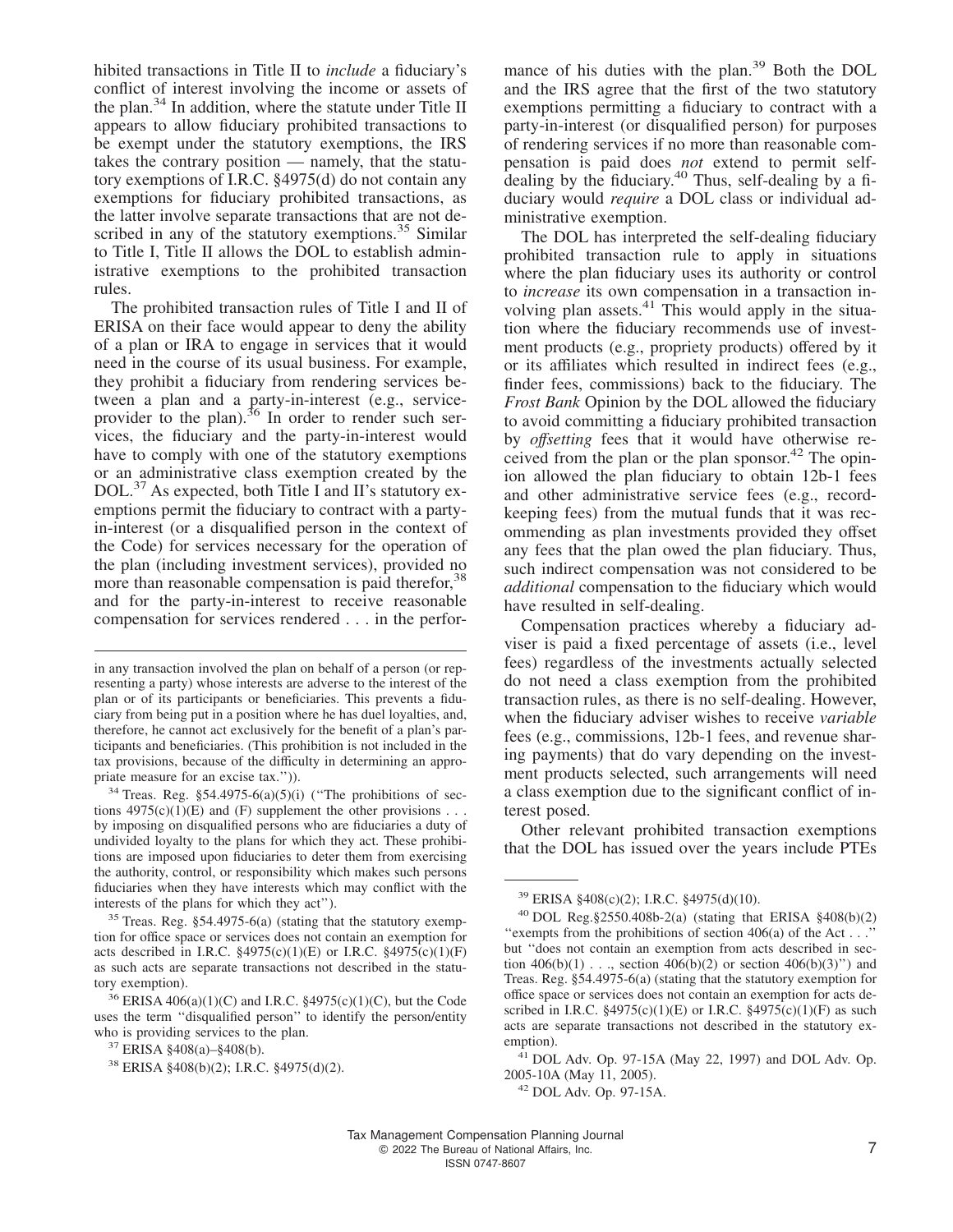75-1, 84-24, and 86-128. PTE 75-1 extends relief to non-fiduciary broker-dealers who execute buy-sell agreements with the plan as agents for securities transactions and receive a commission.<sup>43</sup> Since the broker-dealer would be a party-in-interest in providing services to the plan in exchange for fees, a class exemption was needed. It would later be replaced by PTE 86-128 which allowed a plan fiduciary to receive fees (e.g., 12b-1 fees, commissions) for effecting and executing securities transaction as an agent for a plan or IRA. $^{44}$  Bank trustees utilizing their in-house brokers relied on this exemption, but it did mandate that the additional compensation not be excessive and that specific disclosures were to be made. Broker-dealers and their affiliates generally did not make use of this exemption due to the disclosure requirements. PTE 84-24 granted a class exemption relief for agents and brokers who sold insurance products to plans and received fees in the form of commissions.<sup>4</sup>

# **III. BEGINNING IN 2010, REGULATORS RETHINK STANDARDS OF CONDUCT APPLICABLE TO INVESTMENT ADVISERS**

# **A. Exponential Growth of the IRA Marketplace**

The exponential growth of the IRA rollover market in the early 1990s caused a number of government and regulatory agencies — the DOL, the SEC, FINRA, the GAO, and the Consumer Financial Protection Bureau (CFPB) — to reexamine the applicable standard of care applicable when a financial adviser, particularly broker-dealers and registered investment advisors, recommend that 401(k) plan assets be rolled into an IRA.<sup>46</sup> The phrase "capture the rollover" refers to the ability to have some or all of monies held in a 401(k) employer-provided plan to be rolled over into an IRA.<sup>47</sup>

Due to the expansion of the IRA marketplace, the DOL noticed that brokerage firms were now offering comprehensive guidance services, as opposed to mere transactional support, and that their sources of compensation — such as brokerage commissions, revenue share by mutual funds and funds' assets managers, and mark-ups on bonds sold from their own inventory — produced acute conflicts of interest. For the DOL to control the types of compensation that an investment adviser to an employee benefit plan or IRA could receive, the DOL first had to find such adviser to be an investment advice fiduciary under Title I and II of ERISA, such that it could then subject such adviser to the fiduciary PTEs. Thus, it needed to rethink its 1975 regulations as to who is an investment advice fiduciary and then to craft PTEs such that the fiduciary could receive variable forms of compensation. By 2010, the DOL became vocal that it was troubled with three parts of its five-part definition of who is an investment advice fiduciary receiving a fee — namely, the requirement that the advice be provided on a *regular* basis; through a *mutual understanding* between the parties; that serviced as *a primary basis* for the investment decision. It was also alarmed that such investment advisers ''may operate with conflicts of interests that they need not disclose to plan fiduciaries . . . . [a]nd have limited liability under ERISA for the advice they provide.''<sup>48</sup> Without any advance public groundwork, the DOL issued proposed regulations (referred to by practitioners as Proposal 1.0), altering who could be a fiduciary investment adviser and applying such definition to the PTE rules applicable to employee benefit plans and IRAs.<sup>49</sup> The proposal would have rendered a financial adviser to be a fiduciary if he/she (1) rendered ''covered advice'' (covering three categories of advice) (2) involving one of four different ''covered relationships'' and (3) received a fee for such advice (defining the term fee expansively).<sup>50</sup> The proposal made investment advisers registered under the Investment Advisers Act of 1940, as amended, automatic plan fiduciaries, as well as broker-dealers if their investment advice ''may be considered'' for plan investment purposes and was in-

<sup>43</sup> Securities Transactions Involving Broker-Dealers, Reporting Dealers, and Banks, PTE 75-1, 40 Fed. Reg. 50,845 (Oct. 31, 1975).

<sup>44</sup> Class Exemption for Securities Transactions Involving Employee Benefit Plans and Broker-Dealers, 81 Fed. Reg. 21,181 (Apr. 8, 2016).

<sup>&</sup>lt;sup>45</sup> Class Exemption for Certain Transactions Involving Insurance Agents and Brokers, Pension Consultant, Insurance Companies, Investment Companies, and Investment Company Principal Underwriters, 49 Fed. Reg. 13,208 (Apr. 3, 1984), amended at 71 Fed. Reg. 5887 (Feb. 3, 2006).

<sup>46</sup> *See* GAO-13-30, [401\(k\) plans: Labor and IRS Could Im](http://www.goa.gov/assets/660/652881.pdf)[prove the Rollover Process for Participants](http://www.goa.gov/assets/660/652881.pdf) (Mar. 2013). By 2012, IRA assets totaled \$5.1 trillion, accounting for 28% of U.S. retirement assets, according to the Investment Company Institute (ICI), [The U.S. Retirement Market, Second Quarter 2012](http://k/www.ici.org/info/ret_12_q2_data.xis) (Sept. 2012). This GAO report followed a 2011 report entitled GAO-11-119 (Jan. 2011). Responding to the 2013 GAO report, Assistant Sec-

retary of Labor Phyllis Borzi stated, ''[w]e believe our work regarding the definition of fiduciary is key to addressing conflicted investment advice and related problems your report identifies.''

<sup>47</sup> *See* Fred Reish, Bruce Ashton, Joan Neri, and Joshua Waldbeser, *Capturing Plan Rollovers,* Plan Consultant (Spring 2014).

 $48$  Preamble to DOL Prop. Reg.  $\S2510.3-21(c)$ , 75 Fed. Reg. 65,263, 65,265 (Oct. 22, 2010).

<sup>49</sup> DOL Prop. Reg. §2510.3-21(c), 75 Fed. Reg. 65,263.

<sup>50</sup> DOL Prop. Reg. §2510.3-21(c)(1)(i)(A).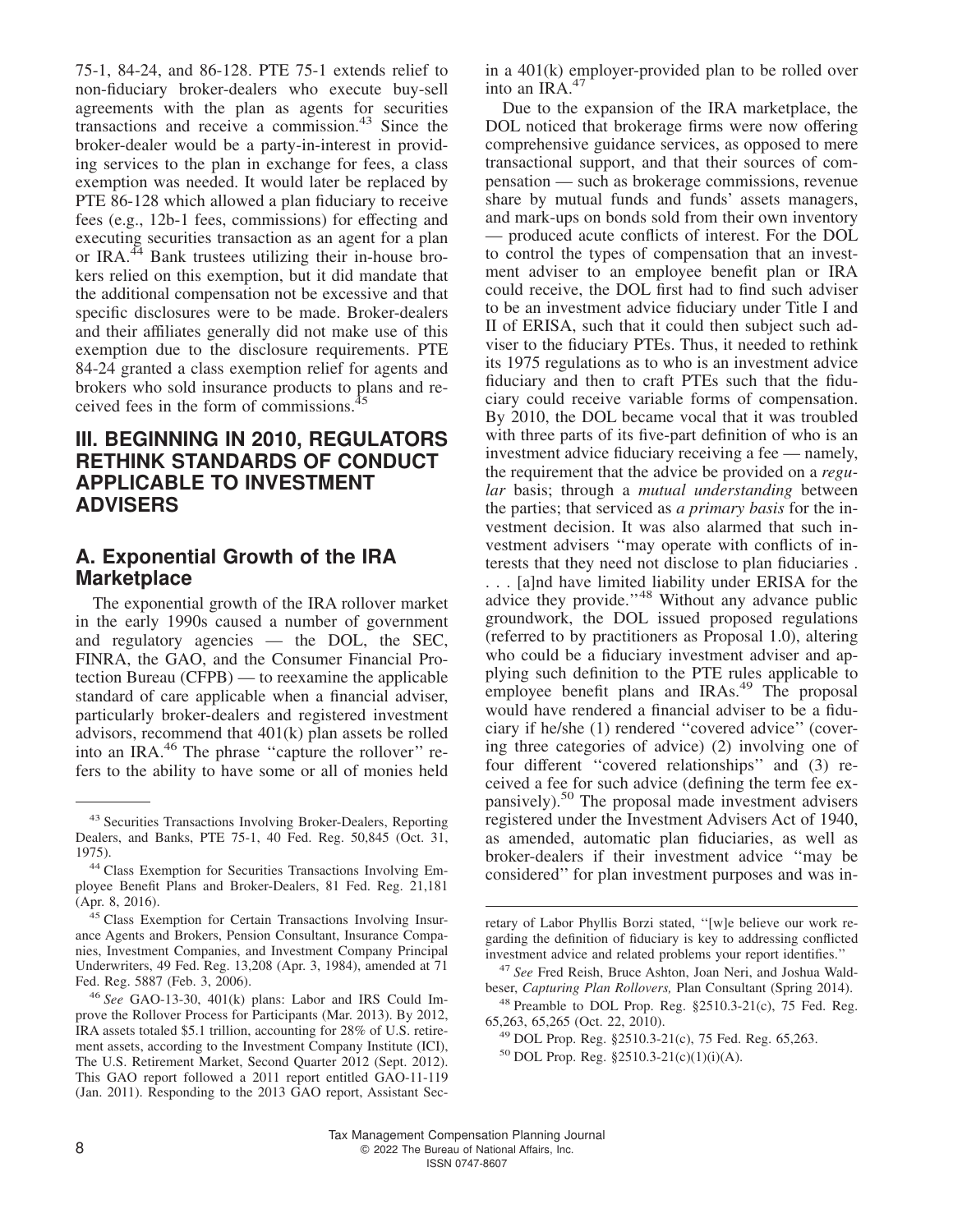dividualized for the plan or the participant.<sup>51</sup> That proposal generated much debate within the investment community, particularly recommending that the DOL wait for SEC regulatory guidance. As a result, the DOL withdrew the proposal in 2011, in hopes of reproposing it in 2012.

A 2013 GAO report was quite critical as it investigated the number of 401(k) participants deciding to take IRA rollovers in lieu of other distribution options offered under the employer's plan.<sup>52</sup> In December of 2013, FINRA issued a regulatory notice, reminding broker-dealers that they were subject to a suitability standard when recommending a rollover from an employer retirement plan to an IRA and directing them to critique their marketing communications in promoting such IRA rollovers.<sup>53</sup> By 2014, the SEC had placed on its examination priority list the sales practices of investment advisers promoting 401(k) participants to roll distributions into an IRA, as well as the marketing and advertising promotions used by brokerdealers and investment advisers to solicit such IRA rollovers.<sup>54</sup> Such activity demonstrated that a number of regulators were becoming concerned with the IRA rollover market.

# **B. DOL's 2015 Proposal and 2016 Final Fiduciary Rules**

By early spring of 2015, President Obama announced in a speech to AARP that he would direct the DOL to repropose the definition of an investment adviser fiduciary.<sup>55</sup> Under the 2015 proposal, the DOL defined an investment adviser fiduciary as an individual who (1) provided ''covered advice'' (covering four categories of advice) (2) for a fee (direct or indirect) to a plan, a plan fiduciary, a participant/ beneficiary, an IRA or an IRA holder in (3) two circumstances, *either* (a) it acknowledges to be a fiduciary or (b) it provides advice under an agreement (not necessarily mutual) where the advice is *individual to* or specifically directed to the recipient for *consideration* (even if it is not the primary basis) in making investment or management decisions with respect to securities or other property (referred to by practitioners as Proposal 2.0).<sup>56</sup> The proposed expansive definition of a fiduciary targeted individuals giv-

ing occasional or transactional investment advice, unlike the 1975 regulations, as well as those making recommendations as to whether to take a distribution and invest the monies outside of the plan. Hence, the DOL proposed revoking the *Deseret* Letter.

With the proposed regulations, the DOL issued two new prohibited transaction class exemptions, including the Best Interest Contract (BIC) Exemption, $57$  as well as amending existing prohibited transaction class exemptions.<sup>58</sup> In order for financial advisers to continue to receive fees under their current compensation schemes (e.g., brokerage and insurance commissions, 12b-1 fees, and revenue sharing), the BIC Exemption required the adviser to acknowledge its fiduciary status; to adhere to standards of impartial conduct; to warrant that there existed policies and procedures reasonably designed to mitigate any conflicts of interest; and to disclose its conflicts and the cost of advice.<sup>59</sup> Thus, the DOL attempted to impose ERISA's Title I duties of prudence and loyalty on an investment adviser to an IRA, as well as creating a private cause of action enforceable under state court, which was unavailable to IRAs as they are not subject to Title I of ERISA.<sup>60</sup> These elements of the proposal were the most controversial aspects of the exemption, according to the financial community.

In response to the DOL's proposal, the Security Industry and Financial Markets Association (SIFMA) issued in early June of 2015 a proposed standard for financial broker-dealers that set forth a uniform best interest customer standard to be used when providing personalized advice about securities to retain investors.<sup>61</sup> It criticized the DOL's proposal as being ''ex-

 $51$  DOL Prop. Reg. §2510.3-21(c)(1)(ii)(D).

<sup>52</sup> See Note 45, above.

<sup>53</sup> FINRA Regulatory Notice 13-45, Rollovers to Individual Retirement Accounts (Dec. 2013).

<sup>54</sup> *See* [Examination Priorities for 2014,](http://www.sec.gov/about/offices/ocie/national--examination-proghram-priorities-2014.pdf) SEC Office Of Compliance Inspection and Examination (Jan. 9, 2014).

<sup>55</sup> *See* Mark Schoeff Jr., [Obama directs Labor Department to](https://www.investmentnews.com/obama-directs-labor-department-to-move-ahead-on-fiduciary-rule-61129) [move ahead on fiduciary rule,](https://www.investmentnews.com/obama-directs-labor-department-to-move-ahead-on-fiduciary-rule-61129) Investment News (Mar. 4, 2015).

<sup>56</sup> DOL Prop. Reg. §2510.3-21, 80 Fed. Reg. 21,928 (Apr. 30,

<sup>2015).</sup> For a more in-depth discussion of the DOL proposals, see Kathryn J. Kennedy, *The DOL Proposed Fiduciary Regulations and Related Prohibited Transaction Exemptions,* NYU Rev. of Employee Benefits and Executive Compensation, CH 3 (2015).

<sup>57</sup> Proposed Best Interest Contract Exemption, 80 Fed. Reg. 21,960 (Apr. 20, 2015), and Proposed Class Exemption for Principal Transactions in Debt Securities, 80 Fed. Reg. 21,989 (Apr. 20, 2015).

<sup>58</sup> Proposed Amendment to Prohibited Transaction Exemption (PTE) 75-1, Part V., etc., 80 Fed. Reg. 22,004 (Apr. 20, 2015); Proposed amendment to and Proposed Partial Revocation of Prohibited Transaction Exemption (PTE) 84-24, 80 Fed. Reg. 22,010 (Apr. 20, 2015); Proposed Amendment and Proposed Revocation of Prohibited Transaction Exemption (PTE) 86-128, 80 Fed. Reg. 22,012 (Apr. 20, 2015); and Proposed Amendments to Class Exemption 7-1, 77-4, 80-83, and 83-1, 80 Fed. Reg. 22,035 (Apr. 20, 2015).

<sup>59</sup> See Note 57, above at Section II.

<sup>60</sup> *Id.*

<sup>61</sup> [Proposed Best Interest of the Customer Standard for Broker-](https://www.sifma.org/resources/submissions/proposed-best-interests-of-the-customer-standard-for-broker-dealers/)[Dealers,](https://www.sifma.org/resources/submissions/proposed-best-interests-of-the-customer-standard-for-broker-dealers/) SIFMA (June 3, 2015).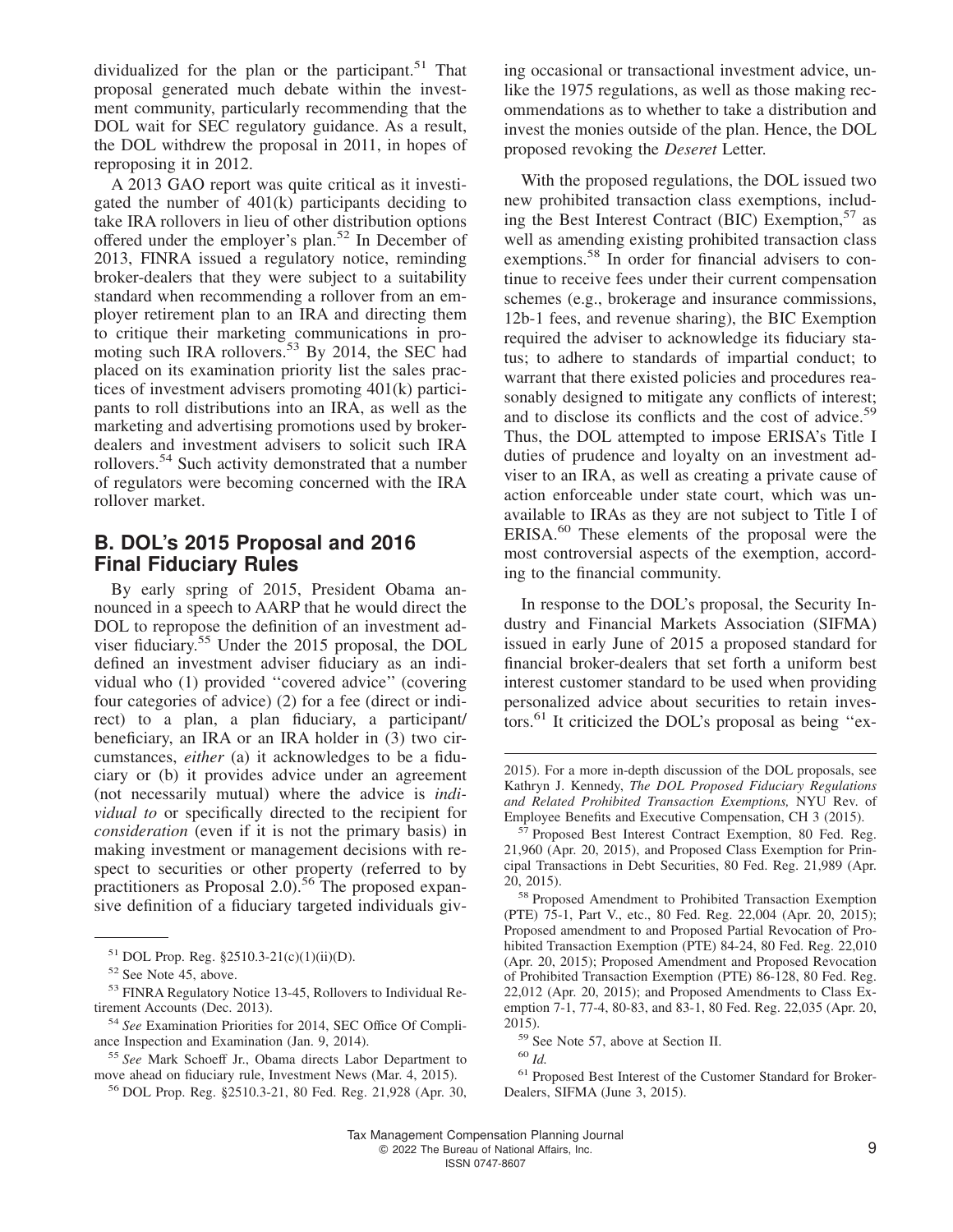tremely burdensome and perhaps ultimately in practice inconsistent with the best interest of the client."<sup>62</sup>

By 2016, the DOL finalized its 2015 proposals by issuing (1) final regulations under ERISA §3(21) and I.R.C. §4975(e)(3) as to who was an investment advice fiduciary, $63$  as well as two prohibited transaction class exemptions, including the BIC Exemption and the Class Exemption for Principal Transactions in Certain Assets Between Investment Advice Fiduciaries and Employee Benefit plans,  $64$  and (2) amendments to existing prohibited transaction class exemptions.<sup>65</sup> The final regulations (referred to as  $2016$  Fiduciary Rule) replaced the five-part test with a much broader test such that an individual who (1) provided ''covered advice'' (which included a recommendation to take a distribution of benefits from a plan and roll such amounts into an IRA) for a fee to a plan, participant or beneficiary, an IRA, or an IRA owner and (2) *either* acknowledged himself/herself to be a fiduciary or provided advice pursuant to an agreement based on the particular investment needs of the recipient or directed advice to the recipient regarding the advisability of a particular investment or management decisions regarding securities.<sup>66</sup>

The DOL finalized the BIC Exemption for use by broker-dealers and insurance agents rendering nondiscretionary investment advice to retirement investors in exchange for fees that varied depending on the investment options selected.<sup>67</sup> That exemption required: (1) that there be a written contract between the adviser

<sup>64</sup> Best Interest Contract Exemption, 81 Fed. Reg. 21,002 (Apr. 8, 2016); Class Exemption for Principal Transaction in Certain Assets Between Investment Advice Fiduciaries and Employee Benefit Plans, 81 Fed. Reg. 21,089 (Apr. 8, 2016).

<sup>65</sup> Amendment to Prohibited Transaction Exemption (PTE) 75-1, Part V, etc., 81 Fed Reg. 21,139 (Apr. 8, 2016); Amendment to and Partial Revocation of Prohibited Transaction Exemption (PTE) 84-24, 81 Fed. Reg. 21,147 (Apr. 8, 2016); Amendment and Revocation of Prohibited Transaction Exemption (PTE) 86-128, 81 Fed. Reg. 21,181 (Apr. 8, 2016); and amendments to Class Exemption 75-1, 77-4, 80-83, and 83-1, 81 Fed. Reg. 21,208 (Apr. 8, 2016). The financial community estimated that the stricter fiduciary standards in Proposal 2.0 would cost an estimated \$2.4 billion and \$5.7 billion over 10 years by eliminating conflicts of interest like front-end load commissions and mutual fund 12b-1 fees. *See* Katelyn Peters, [Everything You Need to Know About the](https://www.investopedia.com/updates/dol-fiduciary-rule/#citation-3) [DOL Fiduciary Rule](https://www.investopedia.com/updates/dol-fiduciary-rule/#citation-3) July 14, 2021).

<sup>66</sup> DOL Reg. §2510.3-21(a)(2).

and the investor; (2) that the adviser give written acknowledgment that he/she was a fiduciary for purposes of its investment recommendations (3) that the adviser was required to adhere to ''Impartial Conduct Standards'' when rendering investment advice, incorporating ERISA's loyalty and prudence standards of care; limiting the adviser to a reasonable amount of compensation; and requiring the adviser to refrain from making misleading statements about possible investments; (4) that the adviser would adopt and adhere to policies and procedures, designed to ensure compliance with the impartial conduct standard; that the adviser would disclose its material conflicts of interest and adopt measures to avoid or mitigate conflicts of interest that could lead to a breach of the Impartial Conduct Standards; the contract named the person/title responsible for addressing material conflicts of interest or for monitoring compliance of the adviser to the Impartial Conduct Standards; and the contract prohibited the use of quotas, bonuses, etc. that would lead to recommendations not otherwise in the best interest of the investor.<sup>68</sup> The BIC Exemption created a cause of action for IRA owners if the exemption was violated.

The DOL's final regulations and related PTEs, published on April 8, 2016, were to be effective 60 days after the date of their publication in the Federal Register. President Trump, by Memorandum to the Secretary of Labor dated February 3, 2017, directed the DOL to examine whether the fiduciary rule would adversely affect the ability of Americans to gain access to retirement information and financial advice, and to prepare an updated economic and legal analysis regarding the impact of the fiduciary rule as part of that examination. On April 7, 2017, the DOL extended the effective date of the fiduciary rules until April 10, 2017. In the case of the BIC Exemption, the DOL further delayed its effective date until January 1, 2018, but required fiduciaries relying on the exemption to adhere to the Impartial Conduct Standards during the transition period from June 9, 2017 until January 1, 2018. On November 29, 2017, the DOL further extended the effective date for the 2016 final regulations and related PTEs by 18 months, such that the new transition period would end on July 1, 2019, rather than on January 1, 2018.<sup>69</sup>

# **C. Fifth Circuit's Vacatur of the 2016 Final Fiduciary Rules**

Three business groups (U.S. Chamber of Commerce, the American Council of Life Insurers, and the

<sup>62</sup> *See* [SIFMA President and CEO Kenneth E. Bentsen, Jr. Re](https://www.sifma.org/wp-content/uploads/2017/08/Bentsen-DOL-Seminar-Remarks.pdf)[marks as Prepared for the SIFMA DOL Fiduciary Seminar: As](https://www.sifma.org/wp-content/uploads/2017/08/Bentsen-DOL-Seminar-Remarks.pdf)[sessing the Intended and Unintended Consequences](https://www.sifma.org/wp-content/uploads/2017/08/Bentsen-DOL-Seminar-Remarks.pdf) (June 3, 2015).

<sup>63</sup> DOL Reg. §2510.3-21, 81 Fed. Reg. 20,946 (Apr. 8, 2016). For a more in-depth discussion of the DOL proposals, *see* Kathryn J. Kennedy, *The DOL Fiduciary Regulations and Related Prohibited Transaction Exemptions,* NYU Rev. of Employee Benefits and Executive Compensation, CH. 3 (2016).

<sup>67</sup> See Note 65, above.

<sup>68</sup> *Id.,* Section II(d)(1)–(3).

<sup>69</sup> 82 Fed. Reg. 56,545, 56,548, 56,550, 56,552 (Nov. 29, 2017).

Tax Management Compensation Planning Journal 10 C 2022 The Bureau of National Affairs, Inc. ISSN 0747-8607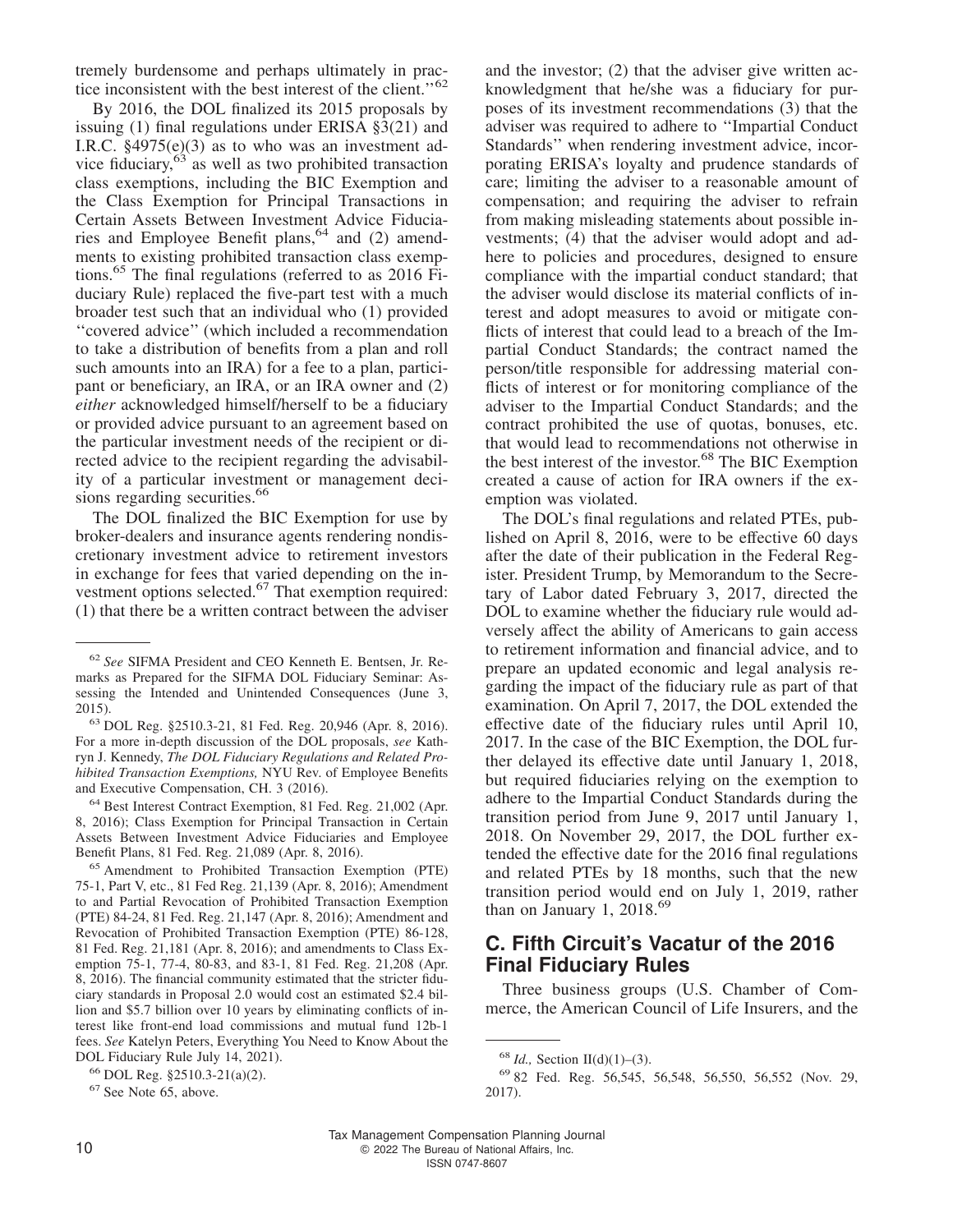Indexed Annuity Leadership Council) filed separate lawsuits in 2016, challenging the DOL's 2016 Fiduciary Rule (which included its regulations as to who was an investment advice fiduciary and its related PTEs). Such lawsuits alleged that the 2016 Fiduciary Rule was inconsistent with the governing statutes; that the DOL overreached its authority to regulate services and providers; that the DOL had imposed legally unauthorized contract terms to enforce its new guidance; that there were various First Amendment violations; that the treatment of variable and fixed indexed annuities under the 2016 Fiduciary Rule was arbitrary and capricious. The three lawsuits were later consolidated, and the district court in the Northern District of Texas rejected all of the challenges.<sup>70</sup> Upon appeal to the Fifth Circuit, the court reversed the district court's judgment on March 15, 2018, and vacated the DOL's 2016 Fiduciary Rule.<sup>71</sup> As a result, the 2016 Fiduciary Rule was removed, as well as the BIC Exemption. On May 7, 2018, the DOL issued Field Assistance Bulletin 2018-02, providing temporary nonenforcement of prohibited transaction claims against investment advice fiduciaries who worked ''diligently and in good faith'' to comply with the Impartial Conduct Standards for transactions that would have been exempt under the BIC Exemption.<sup>72</sup>

# **D. SEC's 2019 Regulation Best Interest**

Under the Investment Advisers Act of 1940, investment advisers have a fiduciary duty of care in advising clients that requires putting their clients' best interests before their own; such duty encompasses both the duty of care and the duty of loyalty.<sup>73</sup> In contrast, the Securities Exchange Act of 1934 imposes a standard of conduct for a broker-dealer when making a recommendation of any securities transaction or investment strategy involving securities such that the recommendation be ''suitable,'' when considering the client' financial needs, objectives, and circumstances; such standard does not require that such recommendations be in the client's best interest.<sup>74</sup> The Dodd-Frank Wall Street Reform and Consumer Protection Act of 2010 directed the SEC (1) to provide a standard of conduct for broker-dealers and investment advisers when providing personal investment advice about securities to retail consumers, and (2) to study the effectiveness of its existing standards of care for broker-dealers and investment advisers when offering personalized advice.<sup>75</sup>

In response to this congressional request, the SEC proposed Reg BI in 2018, designed to set forth the standard of care for broker-dealers who were providing investment advice.<sup>76</sup> Such standard obligated the broker-dealer to act in the best interest of the retail customer at the time of the recommendation, without placing the financial or other interest of the brokerdealer (or another entity associated with the brokerdealer) *ahead of* the interest of the retail customer. By 2019, the SEC adopted a new set of rules ''designed to enhance the quality and transparency of retail investors' relationship with investment advisers and broker-dealers,'' which included:

• Finalization of Reg BI, with its new standard of care for broker-dealers when making recommendations to retail customers, including retirement plan rollover recommendations. The standard was not an explicit loyalty standard (as found in ERISA), but required the brokerdealer to act in the ''best interest'' of the retail customer, without placing the financial or other interest of the broker-dealer ahead of the inter-

<sup>70</sup> *Chamber of Commerce v. Hugler*, 231 F. Supp. 3d 152 (N.D. Tex. 2017).

<sup>71</sup> *Chamber of Commerce v. DOL*, 885 F.3d 360 (5th Cir. 2018).

<sup>72</sup> [DOL Field Assistance Bulletin 2018-02](http://www.dol.gov/agenices/ebs/employers-and-advisers/guidance/field-assistance-bulltentins/2018-02) (May 7, 2018).

<sup>73</sup> 15 U.S.C. §80b-1–§80b-21. The Investment Advisers Act also requires investment advisers to act in good faith and to disclose all relevant facts relating to the investment to clients; to obtain the best possible price in buying and selling of securities (best execution); to avoid conflicts of interest and to disclose any potential conflicts of interests to clients; and to establish, maintain, and enforce written policies and procedures reasonably designed to avoid the misuse of material, nonpublic information by the investment adviser. *See SEC v. Capital Gains Research Bureau, Inc.*, 375 U.S. 180, 194 (1963) (*SEC v. Capital Gains*); see also footnotes 34–44 in *Capital Gains Research Bureau, Inc.*,375 U.S. 180, 207 and accompanying text; Investment Adviser Codes of Ethics, Investment Advisers Act (Advisers Act) Release No. 2256 (July 2, 2004); Compliance Programs of Investment Companies and Investment Advisers, Investment Advisers Act Release No. 2204 (Dec. 17, 2003); Electronic Filing by Investment Advisers; Proposed Amendments to Form ADV, Investment Advisers Act

Release No. 1862 (Apr. 5, 2000). Investment advisers also have antifraud liability with respect to prospective clients under section 206 of the Advisers Act.

<sup>74</sup> Securities Exchange Act of 1934, §15(b), 15A, Pub. L. 73- 291, 15 U.S.C. §78a *et seq. See In the Matters of Richard N. Cea*, Exchange Act Release No. 8662 at 18 (Aug. 6, 1969), and *In the Matter of Mac Robbins & Co., Inc.*, Exchange Act Release No. 6846 (July 11, 1962). See also FINRA Rule 2111.01 (Suitability) (''Implicit in all member and associated person relationships with customers and others is the fundamental responsibility for fair dealing. Sales Efforts must therefore be undertaken only on a basis that can be judged as being within the ethical standards of [FINRA's] Rules, with particular emphasis on the requirement to deal fairly with the public. The suitability rule is fundamental to fair dealing and is intended to promote ethical sales practices and high standards of professional conduct.'').

<sup>75</sup> *See* Dodd-Frank Wall Street Reform and Consumer Protection Act of 2010, §913 of Title IX, Pub. L. No. 111-203, 124 Stat. 1376 (2010).

<sup>76</sup> See Note 5, above.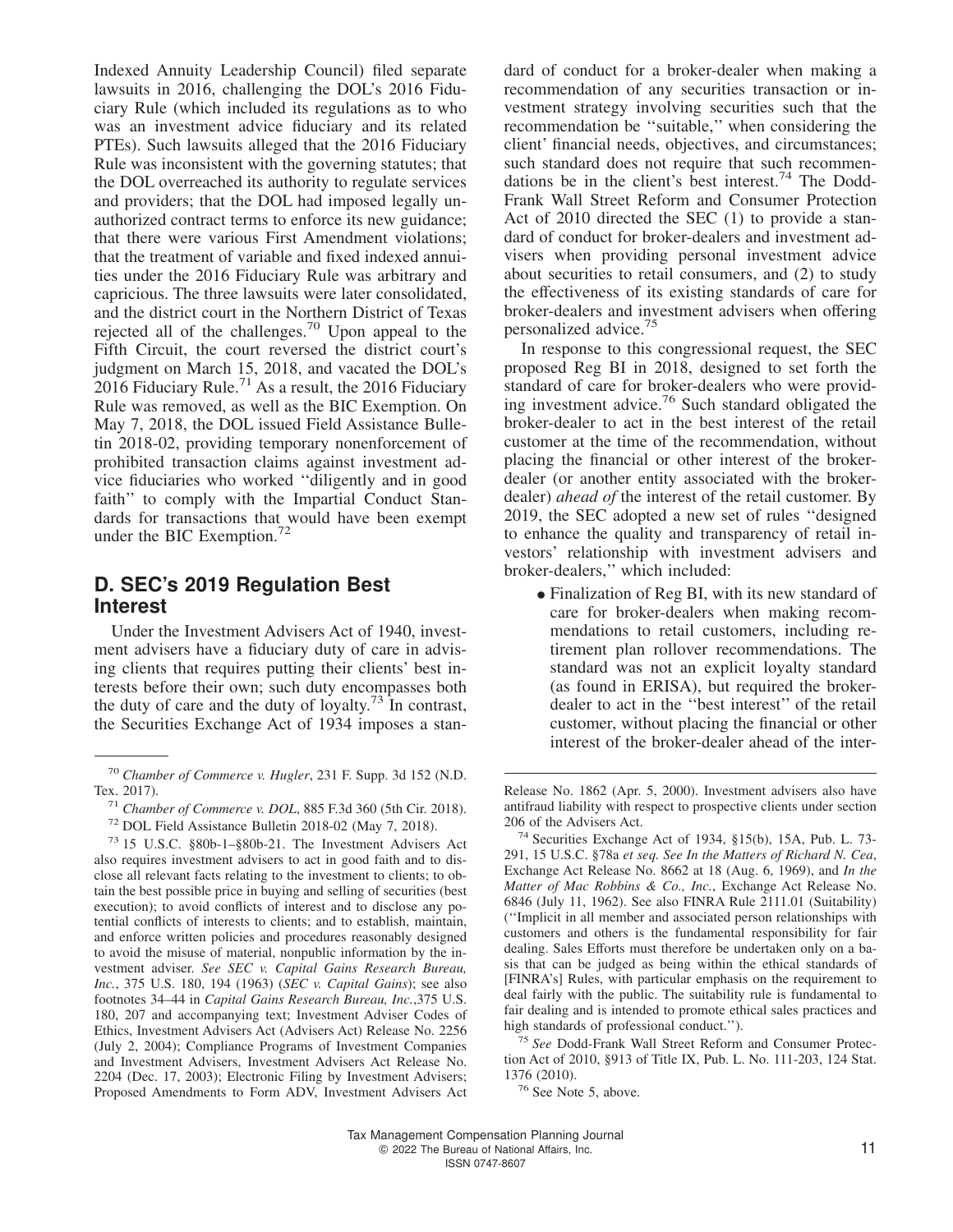est of the retail customer. It required the broker-dealer, prior to or at the time of the recommendation, to disclose the scope and terms of the relationship, including the materials fees and costs; to note any material limitations on the securities or strategies that may be recommended (e.g., that the broker-dealer may be recommending propriety products); and to state all material facts relating to conflicts of interest associated with the recommendation.<sup>77</sup>

• A new Form CRS Relationship Summary (Form CRS) was issued to help the retail investor with his/her initial selection and ongoing decision to maintain an existing relationship with the adviser. Such form would aid the investor in selecting and maintaining a relationship with a financial professional or firm, by described the services offered; the fees, costs, conflicts of interest, and standards of conduct associated with the services; whether the firm or its financial professionals have engaged in legal or disciplinary actions; and how to obtain more information about the firm. The Form CRS would be filed with the SEC and furnished to the client.<sup>78</sup>

Then SEC Chairman Jay Clayton stated that his agency collaborated with the DOL in setting its investment advice standards in Reg BI.<sup>79</sup> The DOL's 2016 fiduciary standard provided a much higher level of accountability for broker-dealers than the best interest standard, as it would require the adviser to adhere to Title I's prudence and loyalty standards.

# **IV. DOL'S 2020 PROPOSED AND FINAL REINTERPRETATION OF AN INVESTMENT ADVICE FIDUCIARY AND ITS RELATED PROHIBITED TRANSACTION EXEMPTION (PTE) (PTE 2020-02)**

# **A. DOL's 2020 Proposal**

In response to the Fifth Circuit's vacatur, the DOL on July 7, 2020, did the following:

• It reinstated the 1975 regulation (affirming the original five-part test as to who is an invest-

ment advice fiduciary) and its Interpretive Bulletin 96-1 regarding participant investment education;

- It proposed a new prohibited transaction class exemption available to investment advice fiduciaries entitled ''Improving Investment Advice for Workers and Retirees;'' and
- It updated its website to remove the prior BIC Exemption (PTE 2016-01) and the Class Exemption for Principal Transactions in Certain Assets Between Investment Advice Fiduciaries and Employee Benefit plans and IRA (PTE 2016-02) and to return the amended PTEs (PTEs 75-1, 77-4, 80-83, 83-1, 84-24, and 86- 128) to their pre-amendment form.<sup>80</sup>

The DOL did not revoke FAB 2018-02, which provided a temporary nonenforcement policy against prohibited transaction claims against investment advice fiduciaries who were diligently and in good faith complying with the Impartial Conduct Standards set forth in the 2016 BIC Exemption.

# **B. Preamble Which Reinterprets the 1975 Regulations and the Proposed Exemption**

In the Preamble of its proposal, the DOL clarified elements of the five-part test: (1) it stated that the analysis in the *Deseret* Letter was incorrect and thus, advice regarding a distribution from a plan and rolling it to an IRA or another plan can be considered to be on ''a regular basis,'' if the rollover advice is part of an on-ongoing investment advice or if the rollover advice is the start of an ongoing relationship;  $81$  (2) when a financial service professional gives advice in compliance with the SEC's Reg BI or another requirement to provide individualized advice, the parties should reasonably understand that the advice will serve as a primary basis for the investment decision;<sup>82</sup> and (3) any disclaimer of fiduciary would not be conclusive.<sup>83</sup> Under the proposed PTE, broad relief was provided for the receipt of compensation by the investment professional and its financial institution (e.g., commissions, 12b-1 fees, training commissions, sales loads, mark-ups and mark-downs, and revenue sharing payments) from investment providers or third parties, in connection with investment advice, as well as allowing financial institutions to engage in princi-

<sup>77</sup> *Id.*

<sup>78</sup> SEC Rule Release No. 34-86032, [SEC Form CRS Relation](https://www.sec.gov/rules/final/2019/34-86032.pdf)[ship Summary; Amendments to Form ADV](https://www.sec.gov/rules/final/2019/34-86032.pdf) (final rule), 84 Fed. Reg. 33,492 (July 19, 2019).

<sup>79</sup> Mark Schoeff Jr., *[DOL proposes new standard to replace va](https://ww.investmentnews.com/labor-department-standar-replace-fiduciary-rule-194596)[cated fiduciary rule](https://ww.investmentnews.com/labor-department-standar-replace-fiduciary-rule-194596)*, Investment News (June 29, 2020).

<sup>80</sup> Improving Investment Advice for Workers & Retirees, 85 Fed. Reg. 40,834 (July 7, 2020).

<sup>81</sup> *Id.,* 85 Fed. Reg. 40,834, 40,839–40,840.

<sup>82</sup> *Id.,* 85 Fed. Reg. 40,834, 40,840.

<sup>83</sup> *Id.,* 85 Fed. Reg. 40,834, 40,844.

Tax Management Compensation Planning Journal 12 **CONSIDER PROPERTY OF A 2022** The Bureau of National Affairs, Inc. ISSN 0747-8607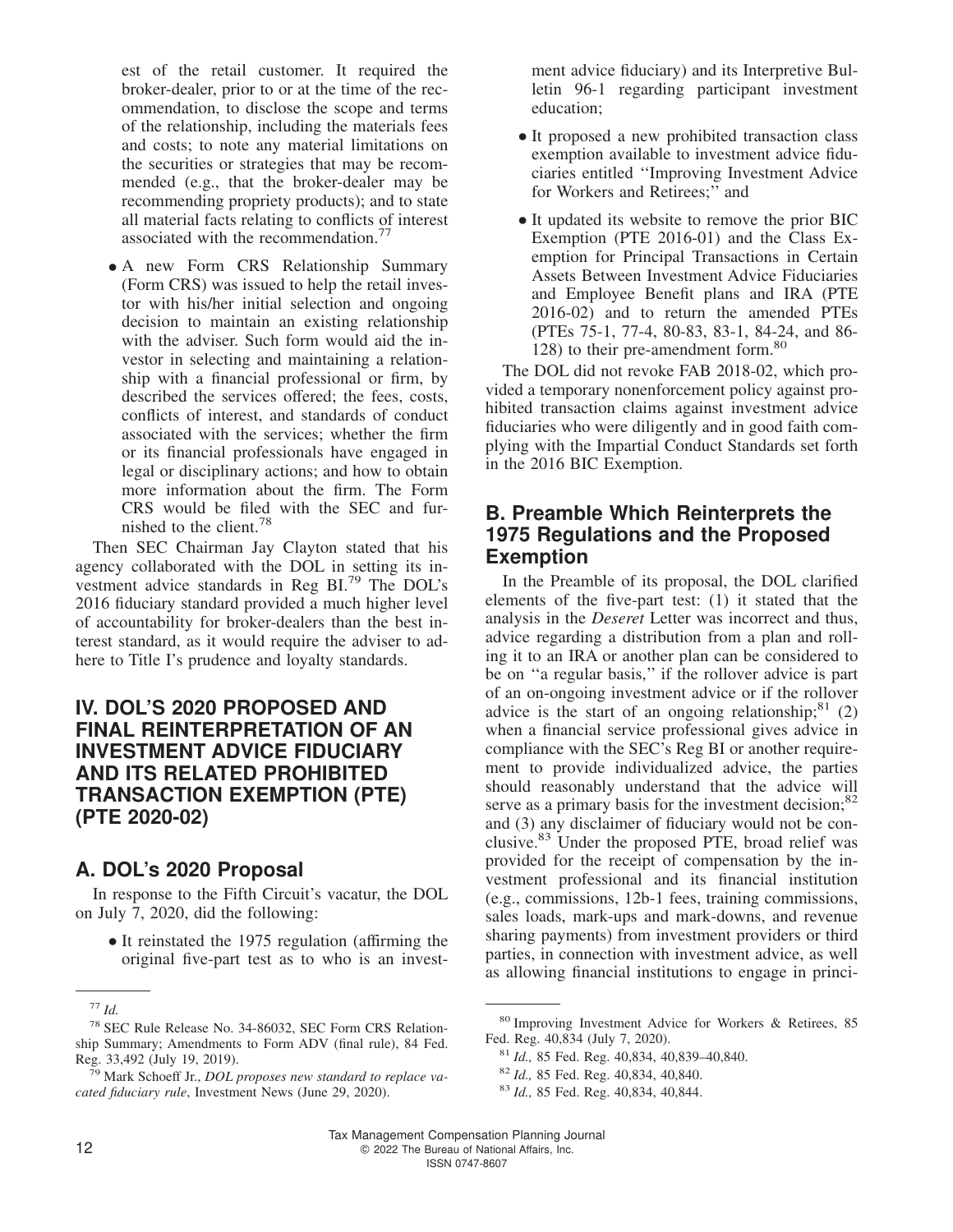pal transactions with plans and IRAs in which the financial institution purchases and sells certain investments from its own account.<sup>84</sup> The term financial institution included a registered investment adviser, bank, insurance company, or registered broker-dealer that employs an investment professional, or retains the investment professional as an independent contractor, agent, or registered representative.<sup>85</sup>

Adherence to the proposed PTE required: (1) Investment advice is to be provided under the *Impartial Conduct Standards* which incorporated the ERISA prudence standard and the requirement that the investment professional or its financial institution or any affiliate not place its financial or other interests ahead of the retirement investors, as well as the requirements that the compensation be reasonable; that the financial institution and the investment professional must seek to obtain the best execution of the investment transaction; and that no materially misleading statements were made regarding the recommendation transaction and other relevant matters; $86$  (2) Written disclosure be made prior to the recommended transaction that the financial institution and its investment professionals are fiduciaries with respect to any fiduciary investment advice, and written disclosure of their material conflicts of interest; $87$  (3) Policies and procedures must be established and maintained to enforce the Impartial Conduct Standards; they must mitigate conflicts of interest; and the financial institution must document the rationale for the rollover and account transfer recommendations;<sup>88</sup> (4) The financial institution must engage in an annual review ''reasonably designed'' to avoid violations of the Impartial Conduct Standards, that is written and certified by the Chief Executive Officer or equivalent officer of the financial institution.<sup>89</sup>

The proposal did **not** enlarge the retirement investor's ability to enforce his/her rights in court, **nor** did it create any new legal claims over and above those authorized by ERISA, which had been principal objections from the financial community. $90\,$  By toning down the requirements of the new exemption as compared to the BIC Exemption, the DOL avoid a confrontation with the financial community.

## **C. 2020 Final Fiduciary Rule: PTE 2020-02**

On December 18, 2020, the DOL finalized its new exemption and coined it PTE 2020-02, ''Improving

<sup>85</sup> See Note 80, above, Section V(d).

Investment Advice for Workers & Retirees,'' which set forth the new Best Interest Prohibited Transaction Exemption.<sup>91</sup> PTE 2020-02 permits investment advice fiduciaries to receive variable compensation (e.g., commissions, 12b-1 fees, revenue sharing, and markups and mark-downs in certain principal transactions), otherwise prohibited under Title I and II of ERISA, provided the conditions of the exemption are satisfied.

While the new rules were to be effective February 16, 2021, the Preamble to PTE 2020-02 stated that the DOL would not be pursuing enforcement claims for breaches of fiduciary duty or prohibited transactions for the period between 2005 (when the Deseret Letter was issued) and February 16,  $2021.<sup>92</sup>$  On October 25. 2021, the DOL issued FAB 2021-02 which extended the nonenforcement policy from December 21, 2021 through January 31, 2022, for investment advice fiduciaries who were working diligently, and in good faith, to comply with the Impartial Conduct Standards.<sup>93</sup> Hence, Investment Professionals and their Financial Institutions are wrestling with the new rules beginning February 1, 2022, as they become subject to full enforcement. The DOL also extended the nonenforcement policy with respect to the specific docu-

<sup>92</sup> 85 Fed. Reg. 82,798, 82,804. The DOL also allowed FAB 2018-02 to remain in effect until December 20, 2021. 85 Fed. Reg. 82,798, 82,799. *See also* DOL, New Fiduciary Advice Exemption: PTE 2020-02 [Improving Investment Advice for Workers](https://www.dol.gov/agencies/ebsa/about-ebsa/our-activities/resource-center/faqs/new-fiduciary-advice-exemption.pdf) [& Retirees,](https://www.dol.gov/agencies/ebsa/about-ebsa/our-activities/resource-center/faqs/new-fiduciary-advice-exemption.pdf) Frequently Asked Questions (Apr. 2021).

<sup>93</sup> *See* DOL, News Release, [U.S. Department of Labor An](https://www.dol.gov/newsroom/releases/ebsa/ebsa20211025)[nounces Temporary Enforcement Policy on Prohibited Transac](https://www.dol.gov/newsroom/releases/ebsa/ebsa20211025)[tion Rules Applicable to Investment Advice Fiduciaries,](https://www.dol.gov/newsroom/releases/ebsa/ebsa20211025) The DOL stated that the new transition relief was provided due to the ''practical difficulties for financial institutions that are in the process of complying with the exemption conditions.'' In footnote four of FAB 2021-02, the DOL states that the Treasury and the IRS, on March 28, 2017, issued IRS Announcement 2017-4, which provides that the IRS will not apply the excise tax provisions of I.R.C. §4975 and the related reporting requirements with respect to any transaction to which the DOL's temporary enforcement policy described in FAS 2017-02, or other subsequent related enforcement guidance, would apply. The Treasury and the IRS confirmed that for purposes of IRS Announcement 2017-4, FAS 2021-02 constitutes ''other subsequent related enforcement guidance.''

<sup>84</sup> *Id.,* 85 Fed. Reg. 40,834, 40,836.

<sup>86</sup> *Id.,* Section II(a).

<sup>87</sup> *Id.,* Section II(b).

<sup>88</sup> *Id.,* Section II(c).

<sup>89</sup> *Id.,* Section II(d).

<sup>90</sup> *Id.,* 85 Fed. Reg. 40,834, 40,837.

<sup>91</sup> Improving Investment Advice for Workers & Retirees, 85 Fed. Reg. 82,798 (Dec. 18, 2020). The DOL considered whether to delay the effective date of the exemption, pursuant to the memorandum from Ronald A. Klain, Assistant to the President and Chief of Staff, entitled *Regulatory Freeze Pending Review*, but decided that the PTE 2020-02 should go into effect as scheduled. Throughout the discussion of Part IV.C. of this article (2020 Final Fiduciary Rule: PTE 2020-02), defined terms such as Financial Institution, Investment Professional, Affiliate, Retirement Investor, and Impartial Conduct Standards will be capitalized, referring to the specific definition used in Section V to define such persons or entities.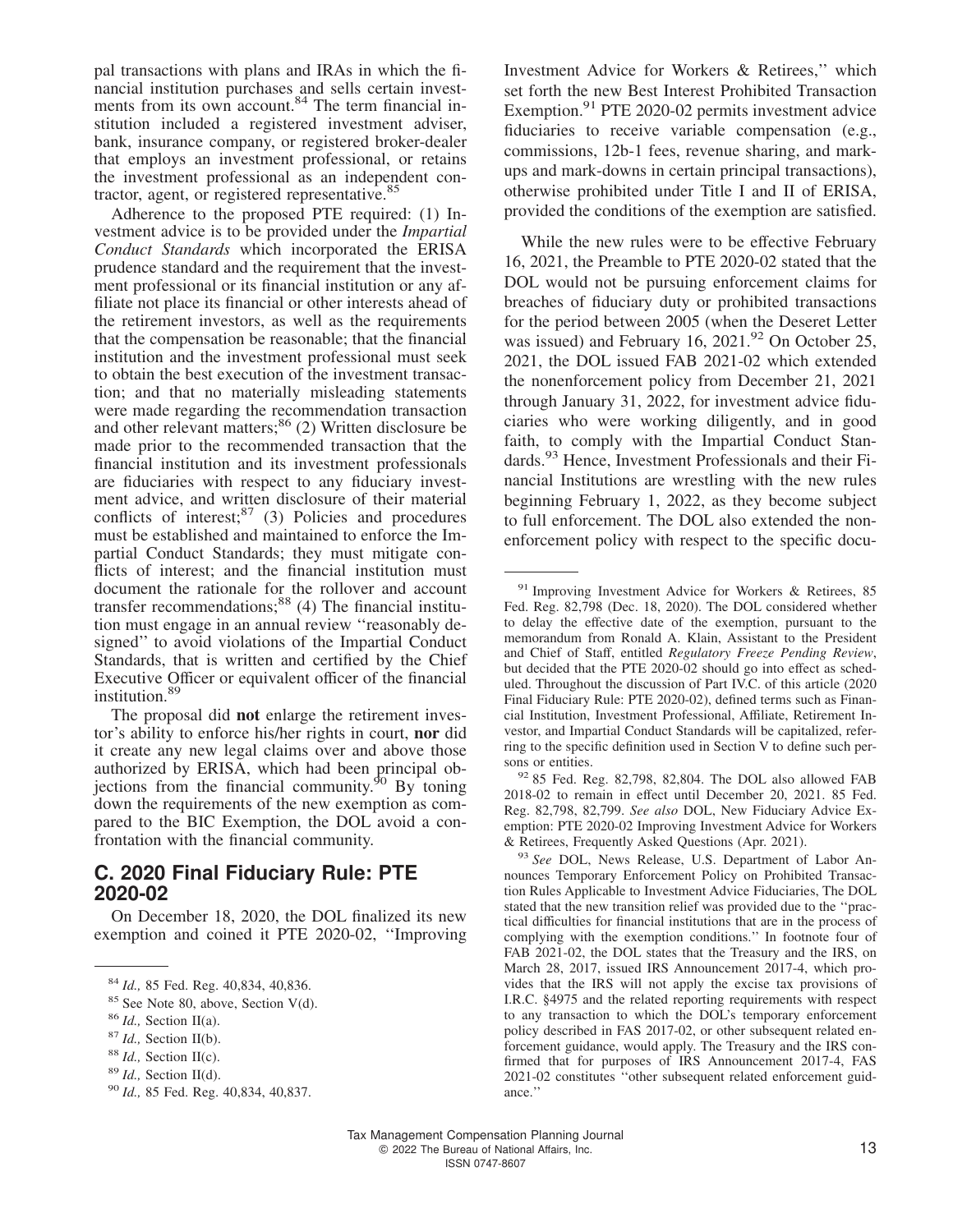mentation and disclosure requirements for rollovers in PTE 2020-02 through June 30, 2022.<sup>94</sup>

In the Preamble to the new exemption, the DOL gave its thoughts as to how it would be reinterpreting the five-part test as to who is an investment advice fiduciary. The DOL recently put on its regulatory guidance plan its intent to amend the regulatory definition of the term fiduciary set forth in the regulations.<sup>95</sup> It is questionable whether the courts will give deference to the DOL's new interpretation as to who is an investment adviser fiduciary, as its prior interpretation was in existence for the past 46 years.<sup>96</sup>

The remainder of this article is to provide an analysis of the new rules and a guide as to common mistakes that may be made in compliance with the new rules.

#### **1. Preamble Which Reinterprets the 1975 Regulations**

In the Preamble to the 2020 Final Fiduciary Rule, the DOL provided its opinion as to how it now interprets the five-part test under the 1975 regulations. It focused particularly on what is a *recommendation* in the context of investment advice; how is it provided on *a regular basis*; and what constitutes a *mutual agreement* between the parties.

As to what it regards as a *recommendation* as to the advisability of investing in, purchasing, or selling securities in the context of a rollover recommendation, the DOL notes that advice to roll over plan assets into an IRA will be considered to be fiduciary investment advice under the five-part definition, even if there is no recommendation as to how to invest the assets in the IRA.<sup>97</sup> The rationale is that a recommendation to roll assets out of one plan and into another results in changes in fees, asset management structures, investment options, and investment service options. Thus, the *Deseret* Letter is revoked prospectively.<sup>98</sup> The DOL's interpretation is prefaced by stating the advice

<sup>97</sup> 85 Fed. Reg. 82,798, 82,803. The DOL states that rollovers from Title I Plans to IRAs are expected to approach \$2.4 trillion cumulatively from 2016 through 2020, *quoting* Cerulli Associates, *U.S. Retirement Markets 2019*.

to roll over plan assets must be part of the ongoing advice relationship that satisfies the *regular* basis prong of the five-part test.<sup>99</sup> The DOL rejected that ''regular basis'' is limited to relationships in which the advice is provided at fixed intervals; instead, it describes such relationship as one that is "recurring, non-sporadic, and expected to continue.''<sup>100</sup> Thus, a single instance of advice to take a distribution or a one-time sales transaction in which there is no ongoing investment advice relationship (nor is there an expectation of such an ongoing relationship) will not be regarded as "regular."<sup>101</sup> Likewise, "sporadic interactions'' between the adviser and the investor do not rise to the level required of ''a regular basis.''<sup>102</sup> The DOL intends to view marketing materials used by advisers in making this determination. The advisers can make it clear in their communications that there is no intent to enter into an ongoing relationship to provide investment advice.<sup>103</sup>

But any *first-time* advice to roll assets over to an IRA that is intended to be the beginning of a longterm relationship (determined at the time of the rollover recommendation) will be deemed to have satisfied "a regular basis" requirement.<sup>104</sup> The issue will then be whether the parties reasonably expected an ongoing investment advice relationship at the time the rollover recommendation was made. The DOL confirmed that it does not regard this as a retroactive imposition of fiduciary status. Similarly, where the person making the recommendation to roll assets over expects to make investment recommendations regarding the IRA as part of an ongoing relationship, such recommendation will be regarded as being provided on a regular basis. Here, the DOL does not distinguish between advice given to the retirement investor in a Title I plan, and advice given to the same individual in an IRA, when determining whether there is an ongoing relationship.

Because the term ''rollover'' is defined broadly under the exemption, it covers the following transfer of assets:

<sup>101</sup> 85 Fed. Reg. 82,798, 82,805.

<sup>&</sup>lt;sup>94</sup> See Note 93, above.

<sup>95</sup> DOL, [Definition of the Term ''Fiduciary,''](https://www.reginfo.gov/public/do/eAgendaViewRule?pubId=202110&RIN=1210-AC02) RIN 1210-AC02 (Fall 2021).

<sup>96</sup> *See National Muffler Dealers Assn., Inc. v. United States*, 440 U.S. 472 (1979), where the Supreme Court questioned an agency's interpretation of a statute with skepticism when it had not been consistent over time.

<sup>98</sup> 85 Fed. Reg. 82,798, 82,803–82,804. Thus, the *Deseret* Letter is rescinded prospectively, and the DOL states that it will not pursue claims for rollover advice that would have been covered by such letter. 85 Fed. Reg. 82,806. The DOL mentions that advisory opinions, such as the *Deseret* Letter, are interpretive statements from the agency and thus were not subject to the notice and comment process. 85 Fed. Reg. 82,804.

<sup>99</sup> 85 Fed. Reg. 82,798, 82,805. ''In circumstances in which the investment advice provider has been giving advice to the individual about investing in, purchasing, or selling securities or other financial instruments through tax-advantaged retirement vehicles, . . . the advice to roll assets out of a Title I Plan is part of an ongoing advice relationship. Similarly, advice to roll assets out of a Title I Plan into an IRA where the investment advice provider has not previously provided advice but will be regularly giving advice regarding the IRA in the course of a lengthier financial relationship would be the start of an advice relationship that satisfies the regular basis prong.''

<sup>100</sup> 85 Fed. Reg. 82,798, 82,806.

<sup>102</sup> *Id.*

<sup>103</sup> *Id.*

<sup>104</sup> 85 Fed. Reg. 82,798, 82,805.

Tax Management Compensation Planning Journal 14 **2022** The Bureau of National Affairs, Inc. ISSN 0747-8607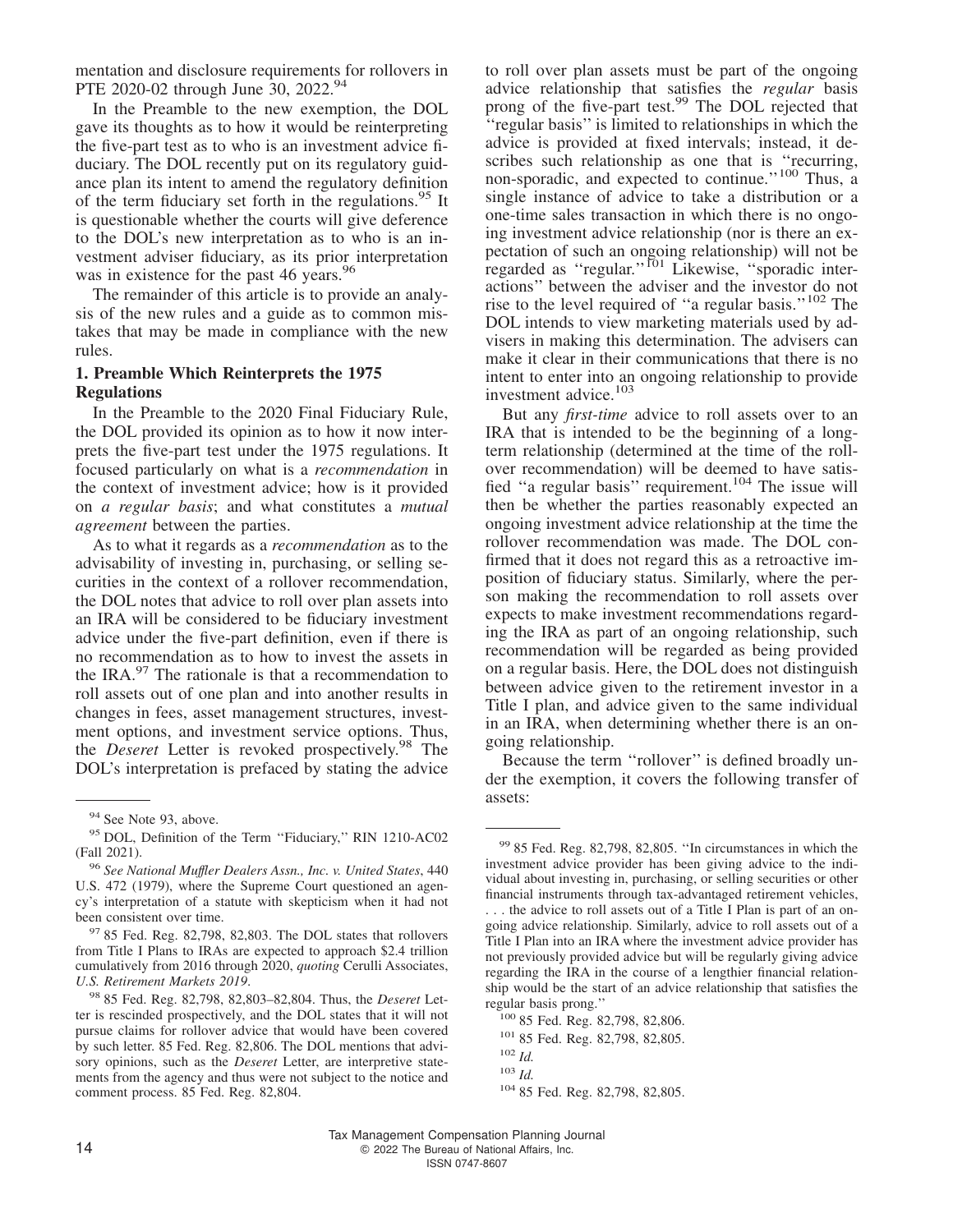- From a Title I plan to an IRA;
- From a Title I plan to another Title I plan;
- From an IRA to a Title I plan;
- From an IRA to another IRA; and
- From one type of account to another.<sup>105</sup>

As to whether there is a *mutual agreement* that the investment advice will serve as *a primary basis* for investment decisions, the DOL asserts that it will look to the facts and circumstances surrounding the recommendation and the relationship to ascertain whether those facts gave rise to a mutual agreement that the advice would serve as a primary basis for an investment decision.<sup>106</sup> The DOL states that written disclaimers made by advisers that there is no mutual agreement will not be conclusive, nor will be statements that the adviser is not a fiduciary. Note that if the adviser is relying on the PTE 2020-02 exemption in order to receive certain types of compensation for its investment advice, he/she *must* in fact disclose his/ her fiduciary status, which will satisfy the mutual understanding prong of the test.

Likewise, the *primary basis* requirement does not demand proof that the advice was the *sole* and *most important* determinative factor in the investor's decision.<sup>107</sup> The question is whether the advice served as ''a'' primary basis. Hence, the use of the phrase *a primary basis* goes to the materiality of the advice.<sup>108</sup> Similarly, the fact that the investor consulted multiple advisers could lead one to conclude that each outcome was important and enough to satisfy *a primary basis* requirement.<sup>109</sup> But all the elements of the five-part test must be met and if the investor does not act on the recommendation made by the adviser, the adviser will not have liability for such recommendation.

The DOL stated that ''Hire Me'' communications whereby advisers attempt to engage in introductory conversations to advocate for their services will not be treated as fiduciary communications.<sup>110</sup> These types of communications may be relevant when the retirement investor has already made the decision to do a rollover of assets and is now requesting assistance with respect to the investment of those assets. This may be useful for smaller registered investment

adviser firms that can supervise and train investment professionals. They may choose to design educational brochures that investment professionals can hand to investors regarding investment choices.

#### **2. Applicable Terms and Conditions of PTE 2020-02**

The final prohibited transaction, PTE 2020-02, followed closely its proposal. It retains the proposal's wide protective framework, including the Impartial Conduct Standards; disclosures, including a written acknowledgment of fiduciary status; policies and procedures prudently designed to ensure compliance with the Impartial Conduct Standards and that mitigate conflicts of interest; and a retrospective compliance review.<sup>111</sup> The conditions of the exemption were designed to ensure that financial institutions will assess all sources of fees and revenue to identify and mitigate conflicts of interest and to receive no more than reasonable compensation in connection with investment advice transaction.<sup>112</sup> The exemption allows prohibited transactions that otherwise would arise due to the payment of prohibited compensation in connection with the recommendation of a security or investment product or a rollover recommendation.

PTE 2020-02 is divided into **five** Sections:

- Section I sets forth what *transactions* permit Investment Professionals and Financial Institutions who provide fiduciary investment advice to Retirement Investors to receive otherwise prohibited compensation. It also notes that the exemption excludes certain plans and transactions.
- Section II sets forth the terms that govern those transactions: the new Impartial Conduct Standards; new disclosure requirements; new policies and procedures to ensure that the Impartial Conduct Standards are met; a retrospective review by the Financial Institution to detect and prevent violations of the Impartial Conduct Standards; and a self-correction mechanism to be utilized to avoid a violation of the conditions of the exemption.
- Section III is labeled ''Eligibility,'' but describes those Investment Professionals and Financial Institutions who may be ineligible to rely on the exemption due to a criminal conviction under ERISA or due to the DOL's determination.

<sup>105</sup> 85 Fed. Reg. 82,798, 82,803, n.33, and 82,830. The DOL does not specify what is meant by a transfer of assets from one type of account to another but provides an example whereby assets are transferred from a commission-based account to a feebased account.

<sup>106</sup> 85 Fed. Reg. 82,798, 82,805.

<sup>107</sup> 85 Fed. Reg. 82,798, 82,808.

<sup>108</sup> *Id.*

<sup>109</sup> *Id.*

<sup>110</sup> 85 Fed. Reg. 82,798, 82,809.

<sup>111</sup> 85 Fed. Reg. 82,798, 82,799.

<sup>112</sup> 85 Fed. Reg. 82,798, 82,816. Thus, Financial Institutions and Investment Professionals may receive various sources of compensation such as 12b-1 fees, revenue sharing, sales loads, principal transactions, or propriety products.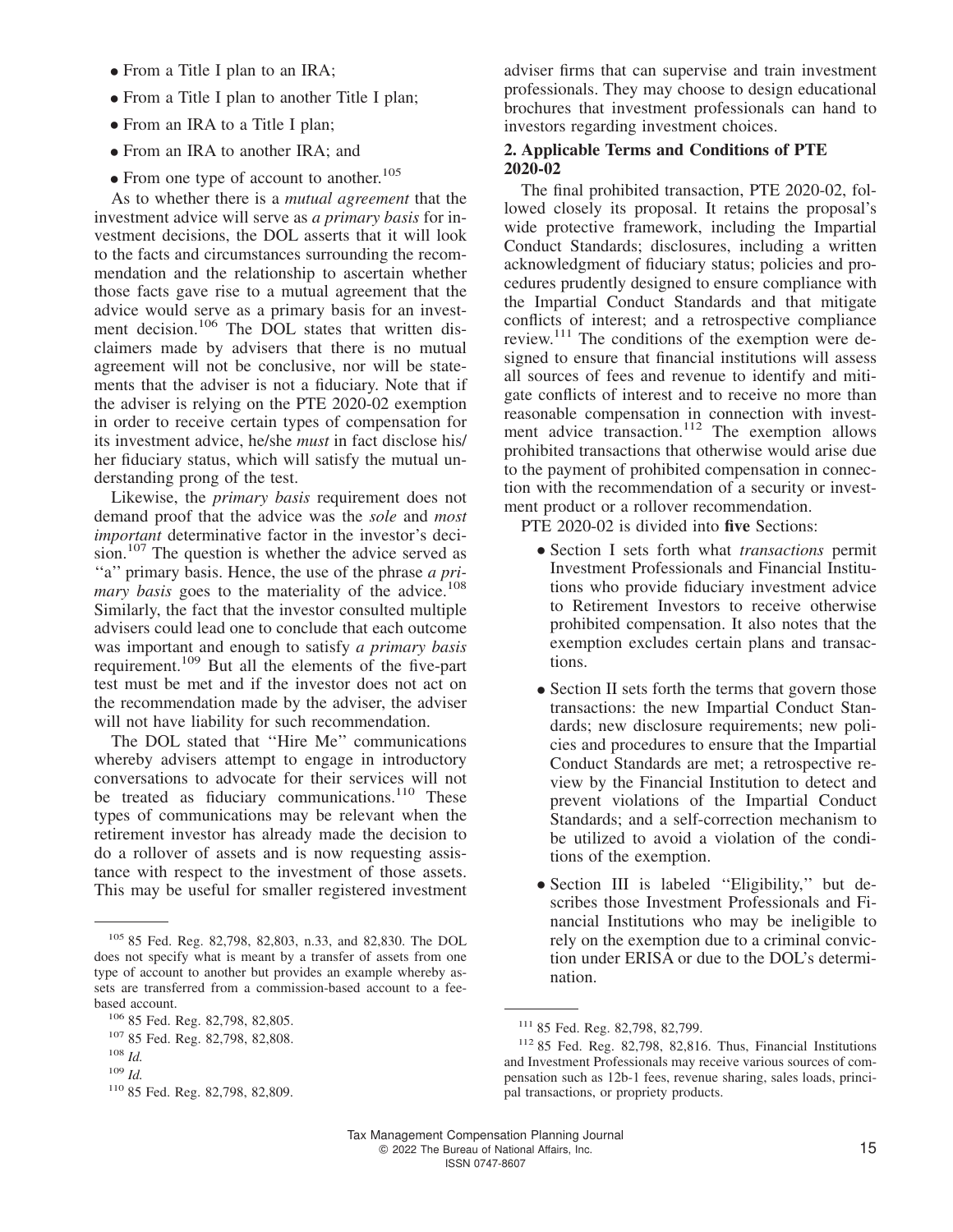- Section IV requires certain records be maintained for a period of six years.
- Section V sets forth the definitions of specific terms utilized throughout the exemption.

#### *a. Who Are the Covered Parties Subject to the Exemption?*

In its definitional section of PTE 2020-02, *Financial Institutions* includes SEC and state registered investment advisers, broker-dealers, insurance companies, and banks, who employ Investment Professionals.<sup>113</sup> However, a record-keeper to a plan or IRA that is not also a bank, broker-dealer, insurance company, or registered investment adviser would not be covered.<sup>114</sup> *Investment Professionals* are defined to include an individual who is a fiduciary to the plan or IRA by reason of providing investment advice; who is an employee, independent contractor, agent, or representative of a Financial Institution; and who satisfies federal and state regulatory requirements of insurance, banking, and securities laws with respect to the covered transaction.<sup>115</sup> By capturing employees, independent contractors, agents, or representatives of a Financial Institutions, the DOL has taken a very broad approach as to who must rely on the PTE. An *Affıliate* of a Financial Institution or an Investment Professional is defined as a person or entity within the control (i.e., power to exercise a controlling influence over the management or policies) of the Financial Institution or the Investment Professional; any officer, director, partner, employee or relative of the Financial Institution or the Investment Professional; or any corporation or partnership of which the Financial Institution or Investment Professional is an officer, director, or partner.<sup>116</sup>

*Retirement Investors* are defined to include (1) a participant or beneficiary of a plan with authority to direct the investments of his account assets or to take a distribution (2) the beneficial owners of an IRA acting on behalf of the IRA or (3) a fiduciary of a plan or an IRA.<sup>117</sup> Unlike prior proposals, the definition of a plan is not based on the size of the plan assets.

The exemption explicitly *excludes*: (1) Title I plans where the Investment Professional, Financial Institution, or an Affiliate is the employer of the employees covered under the plan; (2) transactions involving investment advice generated solely by an interactive website in which computer software-based models or applications provide investment advice based on the personal information supplied by the Retirement Investor; (3) transactions involving the Investment Professional acting in its fiduciary activity other than as an investment advice fiduciary (e.g., the transaction relates to discretionary management transactions or arrangements).<sup>118</sup>

#### *b. What Are the ''Covered Transactions''?*

To better understand what transactions are covered by the exemption, the author has provided some background information for those less knowledgeable about securities laws. When an investor wishes to purchase stock, he/she can work through a Financial Institution and purchase the stock in either a principal transaction or an agency transaction. A principal transaction is one in which the Financial Institution buys and sells the requested securities out of *its own inventory* in order to fulfill the investor's request. In contrast, an agency transaction is one in which the Financial Institution acts as an agent for the investor. A broker-dealer generally acts as a ''dealer'' in a principal transaction and as a ''broker'' in an agency transaction. For example, the investor asks the broker to purchase a share of stock and the dealer acts as the counterparty and sells the stock to the investor out of its own inventory. In contrast, in an agency transaction, the broker would purchase the stock in the marketplace for his/her account (taking on the role of principal), in order to offset the transaction with the investor.

When a broker-dealer acts in a principal transaction, he/she is compensated for executing the transaction by assessing a ''markup'' or ''markdown'' on the market price of the stock being purchased or sold. In the case of a sale, a markup is the difference between the price of the stock that the broker paid in the market and the price the dealer receives from the investor. In the case of a purchasing, the market price of the stock is increased by an amount that the dealer assessed for the transaction. Due to the adviser's ability to receive price spreads from principal transactions, the DOL is troubled that such transaction could bias the adviser's recommendation.

Under PTE 2020-02, the DOL makes a distinction between a *riskless principal transaction* and a principal transaction that is not riskless (referred to as a *nonriskless principal transaction*). A *nonriskless principal transaction* is one in which the Investment Professional or Financial Institution is purchase from or

 $113$  85 Fed. Reg. 82,798, Section V — Definitions (e). This definition is based on the entities set forth in the statutory exemption for investment advice under ERISA §408(b)(14) and I.R.C. §4975(d)(17).

<sup>114</sup> 85 Fed. Reg. 82,798, 82,814.

 $115$  85 Fed. Reg. 82,798, Section V — Definitions (h).

 $116$  85 Fed. Reg. 82,798, Section V — Definitions (a). In the Preamble, the DOL notes that foreign affiliates were not excluded from the definition of an affiliate. 85 Fed. Reg. 82,798, 82,814.

<sup>&</sup>lt;sup>117</sup> 85 Fed. Reg. 82,798, Section V — Definitions (k). <sup>118</sup> 85 Fed. Reg. 82,798, Section I — (c).

Tax Management Compensation Planning Journal 16 **COLLET 16** COLLET 12022 The Bureau of National Affairs, Inc.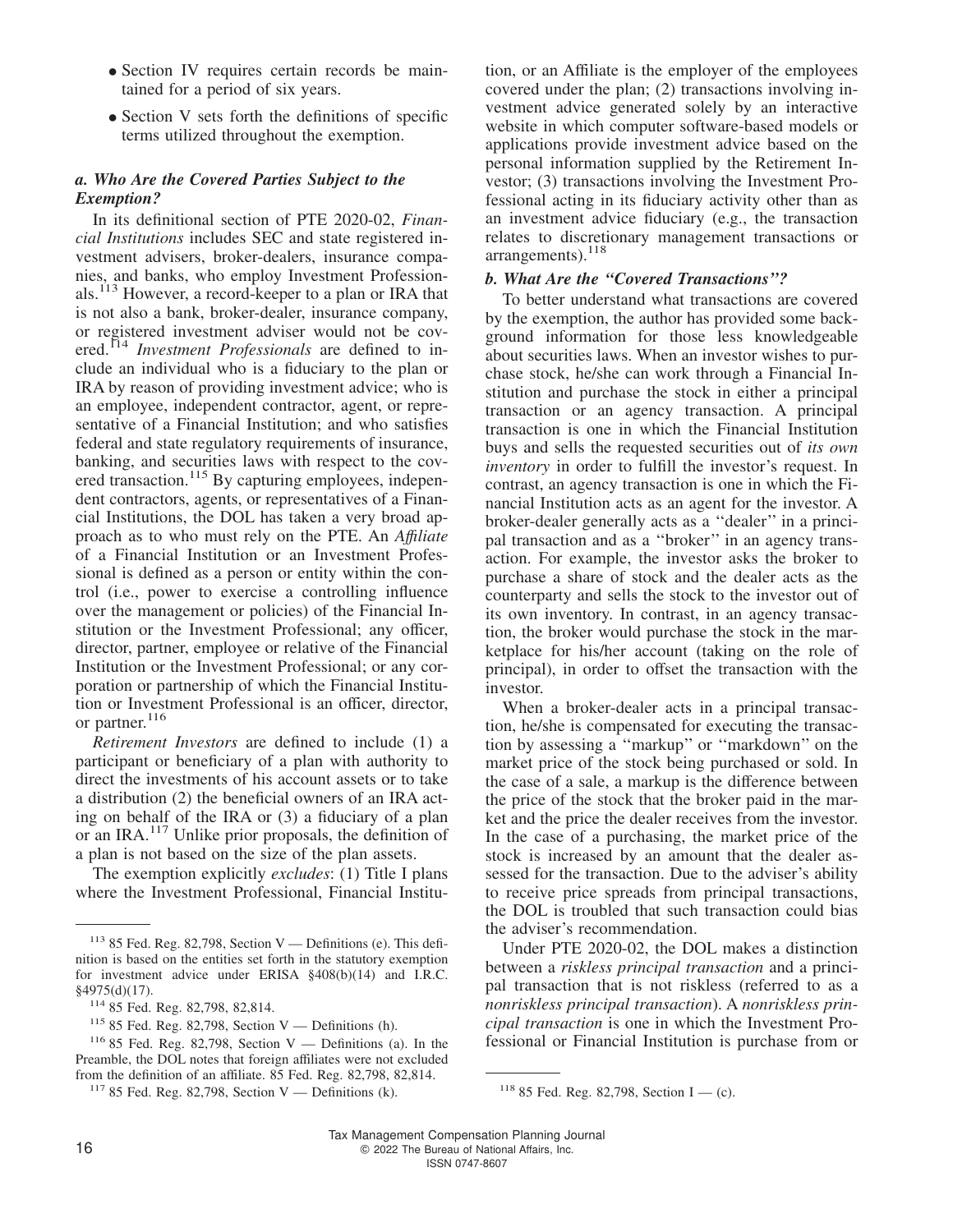selling to the plan, the participant or beneficiary account, or IRA a security or other investment from the account of the Financial Institution or its affiliate. Because the Investment Professional or Financial Institution is on both sides of the transaction, there is a clear and direct conflict of interest. Not only does the adviser earn the commission on the sale, it may also earn extra income on the bid-ask spread. In addition, such transactions typically lack pre-trade price transparency and as such, the investor may not be able to evaluate the fairness of the transaction.

In contrast, a *riskless principal transaction* is one in which the Financial Institution, after receiving an order from the plan or IRA investor to purchase or sell an asset, executes an identical order in the marketplace, taking on the role of principal to fill the order. A riskless principal transaction is more akin to an agency transaction and thus, poses less of an inherent conflict of interest. FINRA requires such trades be executed at the same price, exclusive of a markup/ markdown, commission, or other fees. For example, a broker who, upon getting investor A's order to buy 1,000 shares of ABC at the current price of \$10/share, must buy 1,000 shares of ABC at \$10 from another broker. As both trades were executed at \$10/share (excluding commissions), it is a riskless principal transaction.<sup>1</sup>

Principal transactions that are *riskless principal transactions* are covered under the exemption and thus, permitted if the other conditions are met. However, principal transactions that are *non-riskless principal transactions* are subject to additional limitations under the exemption:

- For *purchases from* a plan or an IRA, the transaction can involve any security or other investment property.<sup>120</sup>
- For *sales to* a plan or an IRA, the transaction is limited to transactions involving: U.S. dollar denominated corporate debt securities; U.S. Treasury securities; debt securities issued or guaranteed by a U.S. federal government agency other than the U.S. Department of Treasury; debt securities issued or guaranteed by a government-sponsored enterprise (GSE); municipal securities; certificates of deposit; and interests in Unit Investment Trusts.<sup>121</sup>

#### *c. Conditions of the Exemption*

For Financial Institutions, Investment Professionals, and their Affiliates to engage in covered transactions as a result of providing investment advice, the following conditions of the exemption must be met in order to receive variable compensation:

i. The **first** condition is adherence to the *Impartial Conduct Standards*. This condition envisions three parts: **First**, the investment advice must be in the ''best interest'' of the retirement investor (i.e., a prudence standard) and may not place the financial interest or other interests of the Financial Institution, Investment Professional, or its Affiliate *ahead* of the interest of the Retirement Investor (i.e., a loyalty standard).<sup>122</sup> The loyalty standard was intended to be on par with the standard set forth in the SEC's Reg BI and the SEC's interpretation regarding the conduct standard for investment advisers. The new standard deleted the prior BIC Exemption requirement that the fiduciary to act ''without regard'' to his/her own interest, which would have been more consistent with ERISA Title I's duty of loyalty (i.e., to act for the exclusive benefit of the plan participants and beneficiaries). **Second**, the exemption sets forth a reasonable compensation standard, such that the Financial Institution, Investment Professional, or their Affiliates or related entities are not to receive compensation in excess of what is ''reasonable compensation,'' within the meaning of ERISA §408(b)(2) and I.R.C. §4975(d)(2). The factors the DOL will consider in determining reasonableness of the compensation include: the nature of the services provided; the market price of the services and/or the underlying assets; the scope of monitoring; and the complexity of the product. $123$  For example, when faced with two investments equally available to the investor, the adviser is not permitted to advise one over the other based on the Investment Professional's or the Financial Institution's bottom line.<sup>124</sup> This part also invokes a best execution standard such that, consistent with federal securities law, the Financial Institution and the Investment Profes-

<sup>119</sup> 85 Fed. Reg. 82,798, 82,816.

<sup>&</sup>lt;sup>120</sup> 85 Fed. Reg. 82,798, Section V — Definitions, (d)(2).

<sup>&</sup>lt;sup>121</sup> 85 Fed. Reg. 82,798, Section V — Definitions,  $(d)(1)$ .

<sup>122</sup> 85 Fed. Reg. 82,798, Section II — Investment Advice Arrangement (a)(1). This prudence standard requires the investment advice to ''reflect the care, skill, prudence, and diligence under the circumstance then prevailing that a prudent person acting in a like capacity and familiar with such matters would use in the conduct of an enterprise of a like character and with like aims, based on the investment objectives, risk tolerance, financial circumstances, and needs of the Retirement Investor.''

 $123$  85 Fed. Reg. 82,798, 82,824. What is reasonable is a facts and circumstances determination. For example, when faced with two investments equally available to the investor, the adviser is not permitted to advise one over the other based on the adviser's or the financial institution's bottom line.

<sup>124</sup> *See* [New Fiduciary Advice Exemption: PTE 2020-02, Im](https://www.dol.gov/agencies/ebsa/about-ebsa/our-activities/resource-center/faqs/new-fiduciary-advice-exemption)[proving Investment Advice for Workers & Retirees,](https://www.dol.gov/agencies/ebsa/about-ebsa/our-activities/resource-center/faqs/new-fiduciary-advice-exemption) Frequently Asked Questions, Q&A 12 (Apr. 2021).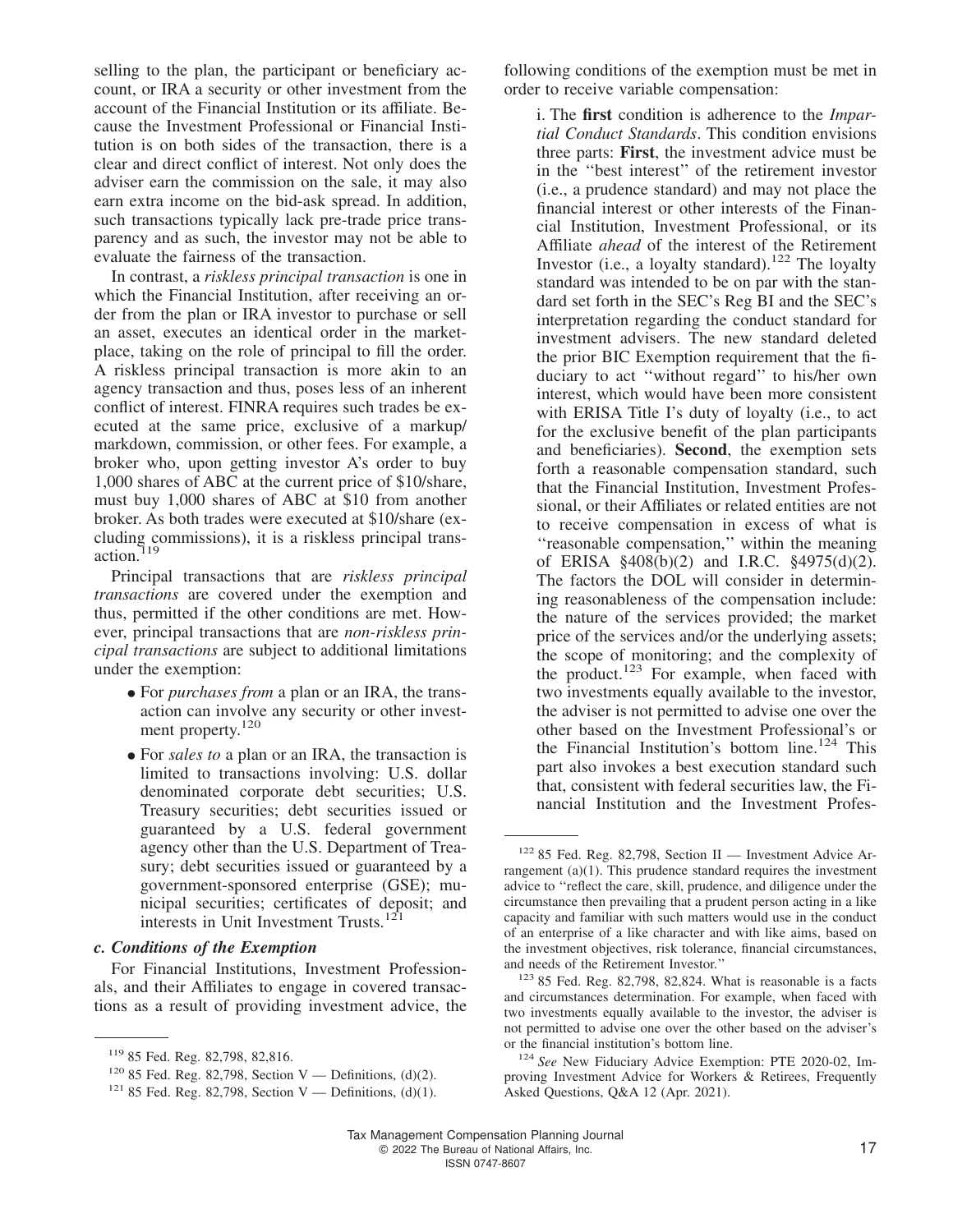sional must seek to obtain the best execution of the investment transaction reasonably available under the circumstances.<sup>125</sup> **Third,** the standard requires that the statements made by the Financial Institutions and its Investment Professionals made to the Retirement Investor about the recommended transaction and other relevant matters not be materially misleading at the time they are made.<sup>126</sup>

ii. The **second** condition involves disclosures. Prior to engaging in any transaction pursuant to the exemption, the Financial Institution is required to disclose in writing:

- Its acknowledgment that the Financial Institution and its Investment Professional are fiduciaries under Title I and/or the Code, as applicable, with respect to the investment advice being provided to the investor; $127$  and
- A description of the services to be provided, and the material conflicts of interest arising out of the services and any recommended investment transaction.<sup>128</sup>
- Examples provided of material conflicts of interest required to be disclosed include conflicts inherent in recommending proprietary

<sup>126</sup> 85 Fed. Reg. 82,798, Section II — Investment Advice Arrangement (a)(3). In this regard, the DOL provides an example in which a financial institution's inclusion of exculpatory language (clearly prohibited under state law) would be misleading as it would dissuade a retirement investor from asserting legal rights otherwise available to him/her. *See* Preamble, 85 Fed. Reg. 82,826.

<sup>127</sup> 85 Fed. Reg. 82,798, Section II — Investment Advice Arrangement (b)(1). In this regard, the DOL provides model fiduciary acknowledgment language in the preamble: ''When we provide investment advice to you regarding your retirement plan account or individual retirement account we are fiduciaries within the meaning of Title I of the Employee Retirement Income Security Act and/or the Internal Revenue Code, as applicable which are laws governing retirement accounts. The way we make money creates some conflicts with your interest, so we operate under a special rule that requires us to act in your best interest and not put our interest ahead of yours.'' The DOL also acknowledges in the preamble that such fiduciary acknowledgment is not intended to create a private right of action between a financial institution or investment professional and the retirement investor. *See* Preamble, 85 Fed. 82,826–82,828. Also, note that while some fiduciaries have acknowledged their status as a fiduciary under Title I of ERISA, they have not done so in the context of being a fiduciary under Title II of ERISA.

<sup>128</sup> 85 Fed. Reg. 82,798, Section II — Investment Advice Arrangement (b)(2).

products, payments from third parties, and certain compensation arrangements.<sup>129</sup> In the context of a recommendation to roll monies over to an IRA managed or advised by the adviser, the conflict of interest resulting in the payment of *additional* compensation should also be disclosed. The description must be accurate in all material aspects. The purpose of the disclosure requirements is to reinforce the exemption's focus on conflict mitigation and to promote consumer choice, such that the investor has a clear understanding of the nature of the relationship between him/her and the adviser.<sup>130</sup>

• In the context of a rollover recommendation, there must be a documentation, given *prior* to engaging in the rollover, as to the specific reasons that such rollover is in the best interest of the investor. $131$  Because the decision to roll assets over from a Title I plan to an IRA may be one of the most important financial decision a Retirement Investor makes due to the impact it has on his/her legal rights and remedies, the DOL wants the rationale for such decision to be documented and to serve as a record for later review.<sup>132</sup> This will undoubtedly be the most difficult part of the exemption to comply with, as it depends on so many variables. Such documentation will also be the most critical document for plaintiff attorneys and the DOL regulators, when reviewing whether the terms of the exemption were satisfied. Thus, there will be five steps needed for compliance in the typical rollover from an employer's plan to an IRA: (1) information about the participant's existing plan investments (e.g., portfolio of investments offered, costs and expenses); (2) information about the plan; in this regard the DOL believes that the disclosure statement required under ERISA  $§404(a)$ <sup>133</sup> would be a good starting point; (3) information about the IRA to which the

<sup>133</sup> The DOL Reg. §2550.404a-5 set for the plan fiduciary's disclosure requirements for the allocation of investment responsibilities to participants or beneficiaries: their rights and responsibilities with respect to the investment assets held within their account; fees and expenses assessed against their accounts; and designated investment alternatives, including fees and expenses, available for the participant or beneficiary.

 $125$  85 Fed. Reg. 82,798, Section II — Investment Advice Arrangement (a)(2)(A). Such federal securities law include the Securities Act of 1933, the Securities Exchange Act of 1934, and the Investment Advisers Act of 1940, as well as rules adopted by FINRA and the Municipal Securities Rulemaking Board (MSRB).

<sup>129</sup> 85 Fed. Reg. 82,798, 82,829.

<sup>130</sup> 85 Fed. Reg. 82,798, 82,829.

 $131$  85 Fed. Reg. 82,798, Section II — Investment Advice Arrangement  $(b)(3)$ .

<sup>132</sup> 85 Fed. Reg. 82,798, 82,830.

Tax Management Compensation Planning Journal 18 **COLLECT** COLLECT CONTROLLER CONTROLLER CONTROLLER CONTROLLER CONTROLLER CONTROLLER CONTROLLER CONTROLLER CONTROLLER CONTROLLER CONTROLLER CONTROLLER CONTROLLER CONTROLLER CONTROLLER CONTROLLER CONTROLLER CONTROLLER CON ISSN 0747-8607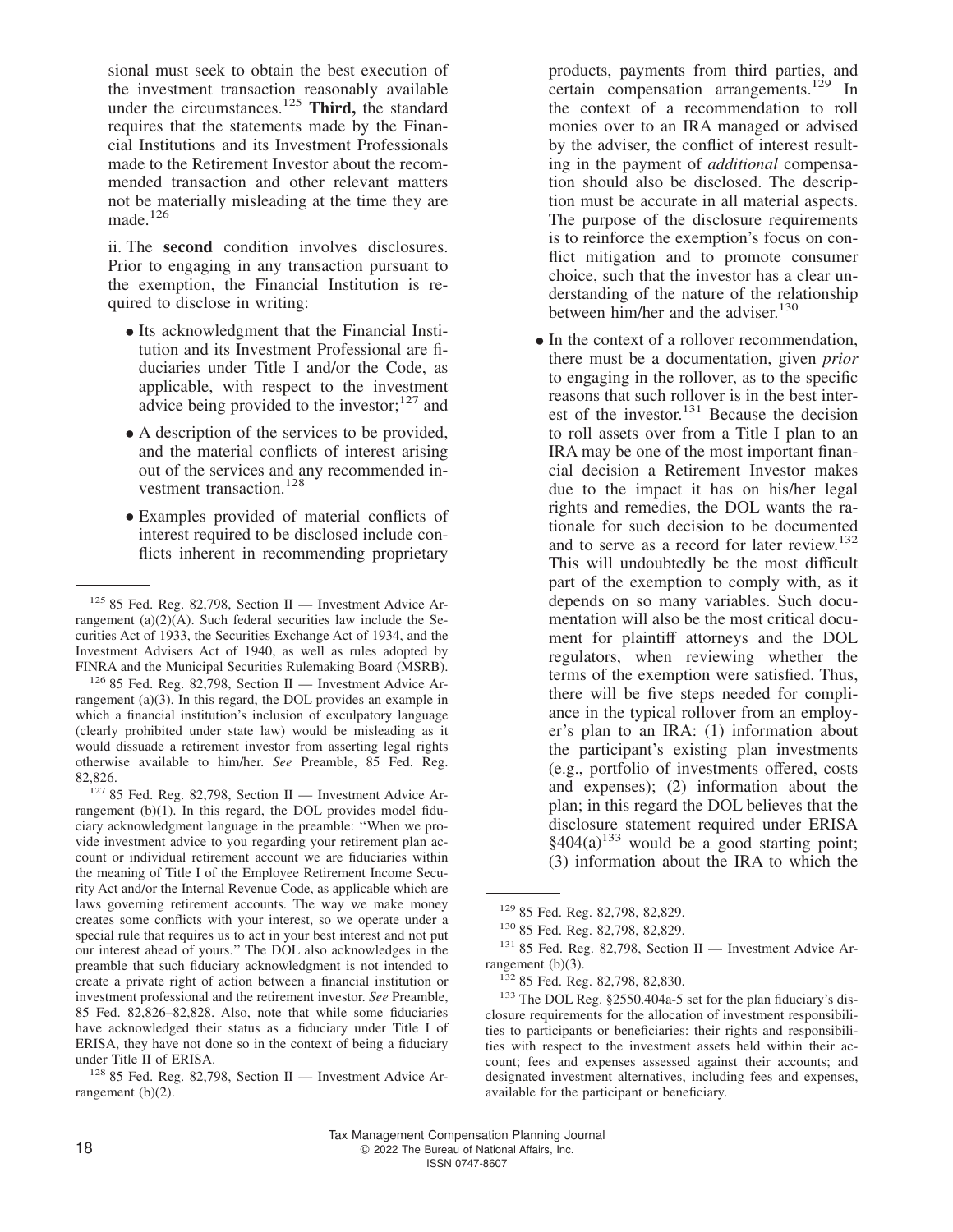funds will be rolling into, particularly if the IRA involves increased costs, and why the added benefits justify such costs; (4) in light of the participant's needs and circumstances (e.g., is he/she retiring and entering into a decumulation stage, as opposed to accumulation stage), the reasons why the IRA rollover is in the best interest of the participant; and (5) written documentation of the specific reasons for recommending a rollover.<sup>134</sup>

Factors that the Financial Institution and Investment Professional may wish to highlight with a rollover recommendation include:

- Alternatives to a rollover available to the Retirement Investor, including leaving money in his/her current employer plan, rolling assets into an IRA, or transferring monies into a new employer plan, if available;
- The fees, services, and investment options available under each option, and whether the employer currently pays for some or all of the plan's administrative expenses;
- The longer-term impact of an increase in costs due to the compounding of interest;
- The effect of significant features such as surrender schedules and participation rates; and
- For rollovers from another IRA or changes from a commission-based account to a fee-based arrangement, consideration and documentation of services to be provided under the new arrangement.<sup>135</sup>

The new disclosure requirements are to be written in plain English and must take into account the Retirement Investor's level of financial experience. They may be satisfied through a single disclosure or combination of disclosures, some of which may be required by other regulators.<sup>136</sup> The disclosures are to be provided prior to the transaction, but the DOL notes that the parties wishing to provide the

disclosure at the time of the recommendation would be permitted to do so. $^{137}$ 

iii. The **third** condition of the exemption involves policies and procedures. This part of the exemption requires Financial Institutions to establish, maintain, and enforce written policies and procedures prudently designed to ensure compliance with the Impartial Conduct Standards.<sup>138</sup> Such policies and procedures ''are required to mitigate conflicts of interest to the extent that a reasonable person reviewing the policies and procedures and incentive practices as a whole would conclude that they do not create an incentive for a Financial Institution or Investment Professional to place their interests ahead of the interest of the Retirement Investor."<sup>139</sup> Such standard requires that incentives must be mitigated to make Financial Institutions identify and focus on any conflicts of interest in their business models that could create incentives to place their interests ahead of the interest of the investor.<sup>140</sup> The DOL's intent with this condition is to force Financial Institutions to identify and to focus on any conflicts of interest in their business models that could create incentives to place their interests ahead of the interests of the investor. $141$  This requirement will pose practical problems for Financial Institutions who have relied upon sales incentives to increase business.

The DOL acknowledges that regulators in the securities and insurance industries have similar requirements as to having policies and procedures in place for registered investment advisers to eliminate sales contests and similar incentive programs.<sup>142</sup> In the securities space, the challenge has been to avoid making policies and procedures too detailed such that they can't be flexible when circumstances changes; to test and enforce their compliance based on current resources; and to identify who is responsible for supervising those subject to the policies and procedures.

Inherent in this third condition is to have the Financial Institutions to periodically review the policies and procedures to ensure they are ac-

<sup>134</sup> 85 Fed. Reg. 82,798, 82,830–82,832.

<sup>135</sup> 85 Fed. Reg. 82,798, 82,831.

<sup>&</sup>lt;sup>136</sup> 85 Fed. Reg. 82,798, 82,829. Examples of other regulatory disclosures that may be used to satisfy this condition include the SEC's Form ADV or Form CRS, applicable to registered investment advisers; disclosures required under insurance and banking laws when such disclosures cover services to be provided and the Financial Institution's and Investment Professional's material conflicts of interest.

<sup>137</sup> 85 Fed. Reg. 82,798, 82,832.

<sup>138</sup> 85 Fed. Reg. 82,798, Section II — Investment Advice Arrangement  $(c)(1)$ .

<sup>139</sup> 85 Fed. Reg. 82,798, 82,832.

<sup>140</sup> *Id.*

<sup>141</sup> 85 Fed. Reg. 82,798, 82,834.

<sup>142</sup> *Id.*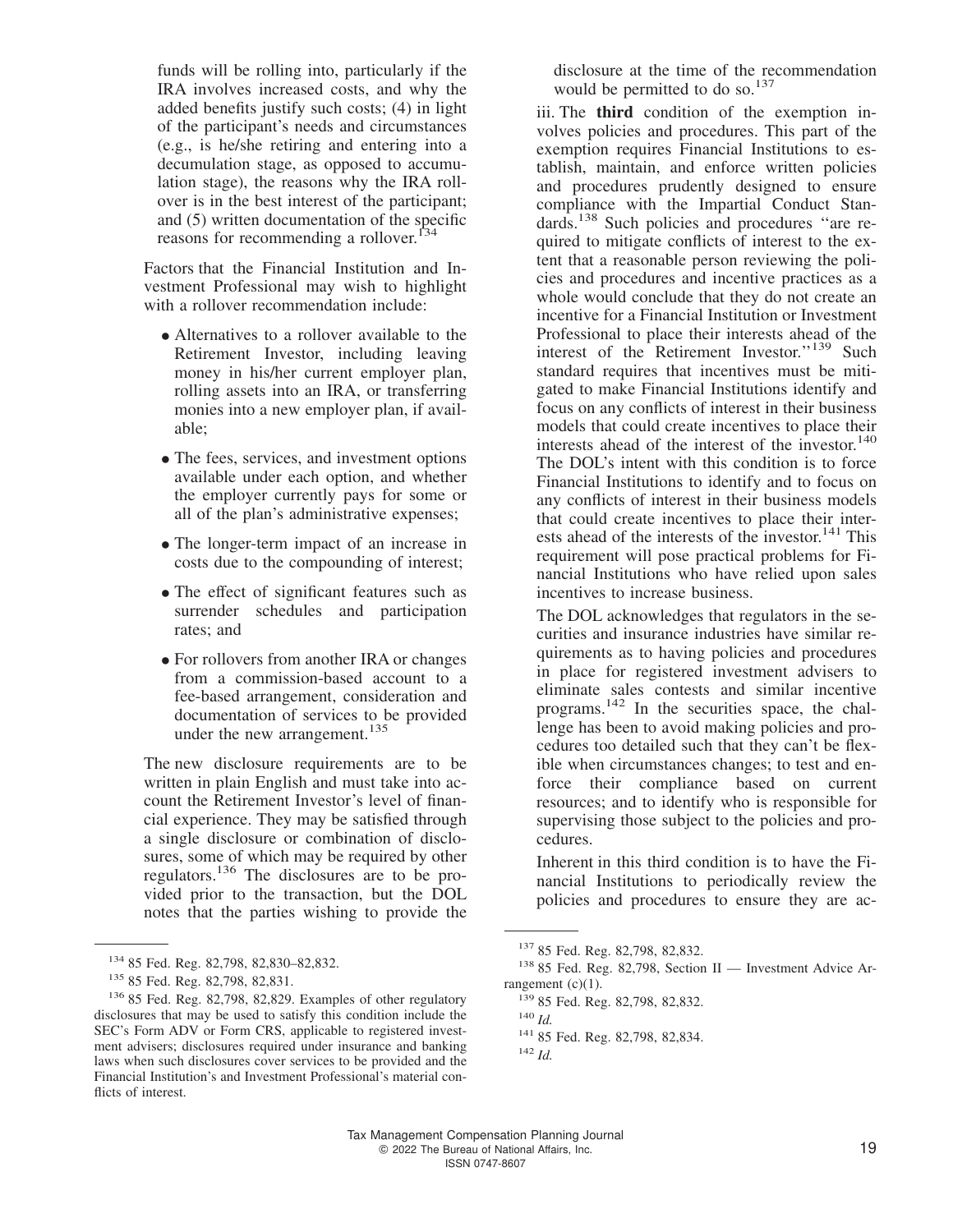complishing their intended purpose.<sup>143</sup> Hence, to the extent new products, lines of business, or compensation packages are newly established, the Financial Institution should consider how to adjust their policies and procedures accordingly.

iv. The **fourth** condition mandates a retrospective review by the Financial Institution. This condition requires the Financial Institution to conduct an annual retrospective review to detect and prevent violations of the exemption, and to achieve compliance with the Impartial Conduct Standards and the policies and procedures.<sup>144</sup> As such, the Financial Institution will be required to monitor the conduct of their Investment Professionals to assure compliance with the exemption. The methodology and results of the retrospective review must appear in a written report provided to one of the financial institution's senior executive officers (e.g., chief executive officers, chief financial officers, president, or any one of the three most senior officers).<sup>145</sup> Such report must be certified by a Senior Executive Officer of the Financial Institution as follows:

- He/she has reviewed the report;
- The Financial Institution has in place policies and procedures prudently designed to assure compliance with the exemption;
- The Financial Institution has in place a prudent process to modify its policies and procedures as changes and events dictate, and to evaluate the effectiveness of its policies and procedures on a regular basis to ensure compliance; and
- The report has been completed no later than six months following the end of the period covered by the review, and the report, its certification, and its supporting data must be maintained for a period of 6 years.<sup>146</sup>

This annual certification may be too daunting for small investment firms, forcing them to take the educational route in advising Retirement Investors.

v. The **fifth** condition of the exemption involves self-correction. The DOL has provided a method of self-correction under the exemption such that a non-exempt prohibited transaction will not be deemed to have occurred if:

- Either the violation resulted in no investment losses to the Retirement Investor, or the Financial Institution made the Retirement Investor whole for any resulting losses;
- The Financial Institution corrects the violation and notifies the DOL via email within 30 days of correction;
- The correction occurs no later than 90 days after the Financial Institution learned of the violation or reasonably should have learned of the violation; and
- The Financial Institution notifies the persons responsible for conducting the retrospective review during the applicable cycle, and the violation and correction are duly noted in the written report of the retrospective review.<sup>147</sup>

vi. The **sixth** condition of the exemption focuses on who is eligible to utilize it. While the section of the exemption is labeled ''Eligibility,'' it sets forth those Financial Institutions and Investment Professionals who are ineligible to invoke the exemption because they, within the previous 10 years, were convicted of certain crimes arising out of their provision of investment advice to Retirement Investors.<sup>148</sup> They may also be ineligible if the DOL notifies them that they have engaged in systematic or intentional violations of the exemption's provisions or provided materially misleading information to the DOL in relation to their conduct pursuant to the exemp $t$ <sub>ion.</sub> $149$ 

#### **3. Effective Dates**

The DOL announced that FAB 2018-02 would remain in effect until December 20, 2021.<sup>150</sup> The effective date of PTE 2020-02 was originally February 16, 2021.<sup>151</sup> Due to the difficulties for Financial Institutions to implement the disclosures conditions of the exemption, the DOL gave two extensions to the effective date in PTE 2020-02:

• January 31, 2022, whereby the DOL and the IRS would not enforce the conditions of the ex-<sup>143</sup> 85 Fed. Reg. 82,798, 82,836. emption for Financial Institutions and Invest-

<sup>144</sup> 85 Fed. Reg. 82,798, Section II — Investment Advice Arrangement (d)(1).

<sup>&</sup>lt;sup>145</sup> 85 Fed. Reg. 82,798, Section II — Investment Advice Arrangement (d)(2). The retrospective review is based on FINRA rules applicable to broker-dealers. *See* 85 Fed. Reg. 82,798, n.131, 82,838.

<sup>&</sup>lt;sup>146</sup> 85 Fed. Reg. 82,798, Section II — Investment Advice Arrangement (d)(3)(A)–(C), (d)(4), and (d)(5).

 $147$  85 Fed. Reg. 82,798, Section II — Investment Advice Arrangement  $(e)(1)$ – $(4)$ .

<sup>&</sup>lt;sup>148</sup> 85 Fed. Reg. 82,798, Section III — Eligibility (a)(1).

 $149$  85 Fed. Reg. 82,798, Section III — Eligibility (a)(2).

<sup>150</sup> 85 Fed. Reg. 82,798, 82,799.

<sup>151</sup> 85 Fed. Reg. 82,798, 82,799.

Tax Management Compensation Planning Journal 20 2022 The Bureau of National Affairs, Inc.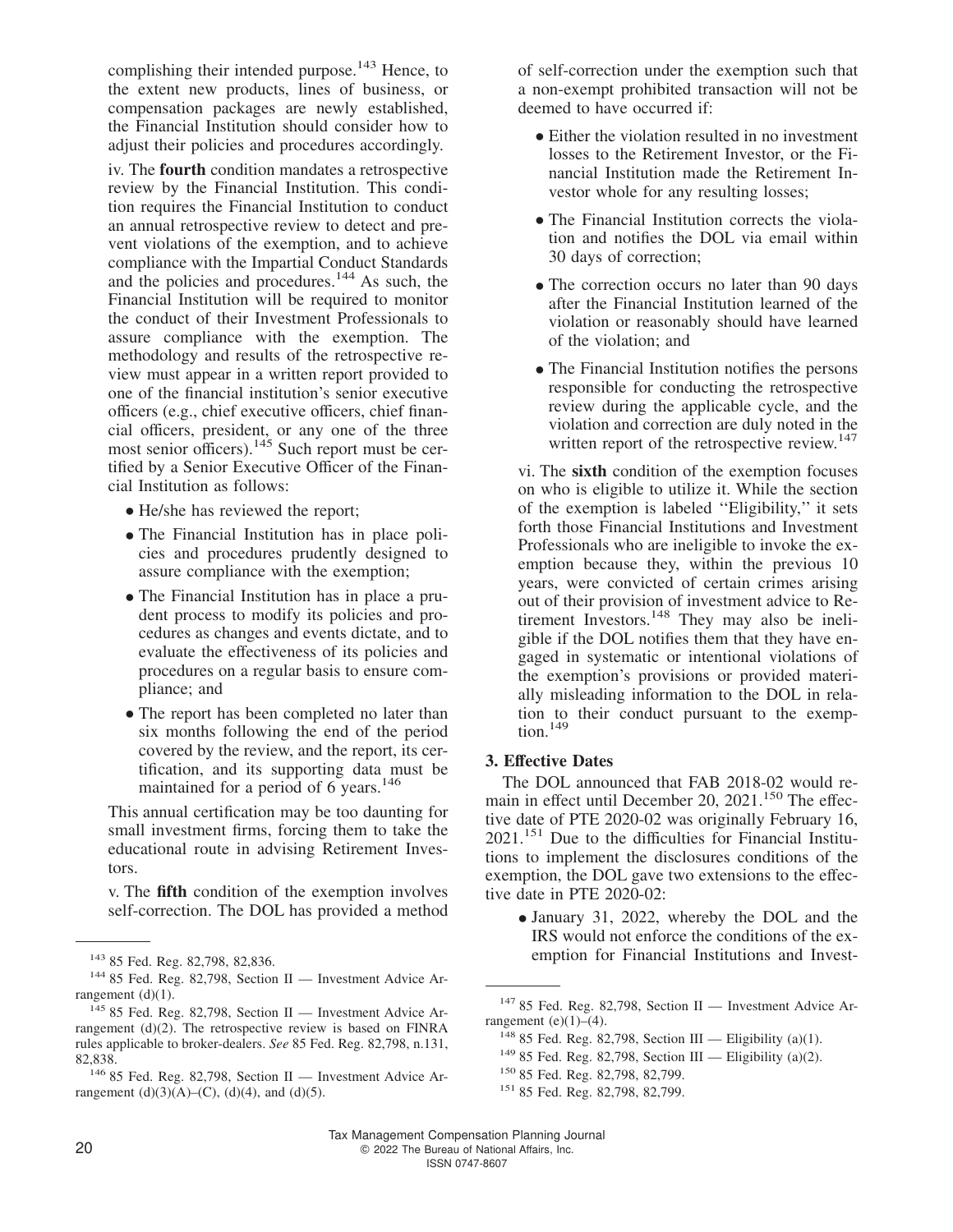ment Professionals ''who are working diligently and in good faith to comply with the Impartial Conduct Standards for transactions that are exempted in PTE 2020-02;"<sup>152</sup> and

• June 30, 2022, whereby the nonenforcement approach would extend to the specific documentation and disclosure requirements set forth for rollovers in the exemption.<sup>153</sup> All other parts of the exemption become subject to full enforcement beginning on February 1, 2022.

One may ask if there are any alternatives to complying with PTE 2020-02. To avoid application of the new rules, the Investment Professional may argue that he/she has engaged in only ''hire me'' communications, so as to begin an introductory conversation with the investor. An adviser may also argue that all five elements of the DOL regulations have not been met, and thus he/she is not a fiduciary. However, the DOL has stated in the Preamble that disclaimers do not negate the adviser being held to be a fiduciary.<sup>154</sup> Finally, the Financial Professional may decide to rely on only information and education, consistent with Interpretive Bulletin  $96-1,155$  as to investment options available to the Retirement Investor. Here, the Financial Professional must guard against making any explicit or implied investment recommendations.

#### **4. Enforcement Efforts**

For those Investment Professionals and Financial Institutions who fail to satisfy all the conditions of the exemption, various sources of liability include:

- Filing of the Form 5330 to the IRS and payment of I.R.C. §4975 imposes an excise tax of 15% on the amount involved for the plan or IRA (increased to 100% of the amount involved is the prohibited transaction is not timely corrected);
- ERISA Title I subjects an investment advice fiduciary to claims for breach of fiduciary duty under ERISA §502(a)(2) and equitable relief (e.g., removal of the fiduciary) under ERISA §502(a)(3) *initiated by the DOL* for claims related to plans (as well as possible penalties equal to 20% of any ''amount recovered'' by the DOL pursuant to litigation or a settlement agreement, under ERISA §502(1)); such liability would not be applicable for IRAs; and
- Breach of fiduciary duty and equitable relief<br>under  $ERISA$   $$502(a)(2)$  and  $ERISA$  $$502(a)(2)$

§502(a)(3) *initiated by the plan or participants/ beneficiaries* for losses incurred or disgorgement of wrongful profit or undue enrichment.

On April 13, 2021, the DOL released FAQs on PTE  $2020-02$ , which listed 21 questions and answers.<sup>156</sup> In question 21, the DOL addressed the question as to how it was going to enforce compliance with the exemption. In its answer, the DOL stated that it had both *investigative* and *interpretive* authority as to exemption compliance. For those plans covered by Title I of ERISA, the DOL plans on investigating for compliance with the exemption and enforcing the protections afforded under Title I (i.e., the statutory causes of action under ERISA  $\S502$ .<sup>157</sup> For IRAs and other non-Title I plans, the DOL states that it has interpretive authority to determine whether the exemption conditions have been satisfied and that it will transmit information to the IRS regarding the enforcement of Title II's excise tax. It is not clear how the DOL through its investigatory processes would be in a position to know whether Title II's plans are in compliance with the exemption. A question exists as to whether the DOL's ability under ERISA §502 to request documents in connection to an investigation would be considered an "interpretation."<sup>158</sup>

# **D. Common Pitfalls for Investment Advisers to Watch for in Complying With PTE 2020-02**

The following highlights common pitfalls that Financial Institutions and their Investment Professionals may make, running afoul of the DOL's final rules.<sup>159</sup> Under the federal securities law, a fiduciary can have its duty waived, whereas ERISA's PTE rules impose strict liability and require a fiduciary to satisfy the conditions of the exemption in order to act.

#### **1. Implied Recommendations**

Financial advisers may not realize that a recommendation that is implied may nevertheless be subject to the new exemption. For example, simply proposing an investment strategy for a rollover IRA to a retirement investor for a fee will fall within the parameters

<sup>152</sup> [DOL Field Assistance Bulletin No. 2021-02](https://www.dol.gov/agencies/ebsa/employers-and-advisers/guidance/field-assistance-bulletins/2021-02) (Oct. 25, 2021). <sup>153</sup> *Id.*

<sup>154</sup> 85 Fed. Reg. 82,798, 82,805.

<sup>&</sup>lt;sup>155</sup> Interpretive Bulletin 96-1; Participant Investment Education, 61 Fed. Reg. 29,586 (June 11, 1996).

<sup>156</sup> *See also* [New Fiduciary Advice Exemption: PTE 2020-02](https://www.dol.gov/agencies/ebsa/about-ebsa/our-activities/resource-center/faqs/new-fiduciary-advice-exemption) [Improving Investment Advice for Workers & Retirees Frequently](https://www.dol.gov/agencies/ebsa/about-ebsa/our-activities/resource-center/faqs/new-fiduciary-advice-exemption) [Asked Questions,](https://www.dol.gov/agencies/ebsa/about-ebsa/our-activities/resource-center/faqs/new-fiduciary-advice-exemption) Frequently Asked Questions (Apr. 2021).

<sup>157</sup> *Id.* at Q&A 21.

<sup>158</sup> *See* Groom Law Group, [DOL Releases FAQs on PTE 2020-](https://www.groom.com/resources/dol-releases-faqs-on-pte-2020-02-foreshadows-future-activity-on-investment-advice/) [02, Foreshadows Future Activity on Investment Advice/](https://www.groom.com/resources/dol-releases-faqs-on-pte-2020-02-foreshadows-future-activity-on-investment-advice/)(Apr. 16, 2021).

<sup>&</sup>lt;sup>159</sup> The author would like to thank attorneys Jeffrey Blumberg, Joan Neri, Fred Reish, and Joshua Waldbeser of Faegre Drinker for hosting a webinar which highlights these common mistakes in complying with DOL PTE 2020-02, entitled [DOL PTE 2020-02](https://www.faegredrinker.com/en/insights/events/2022/1/dol-pte-2020-02-compliance-an-ria-guide-to-readiness#!) [Disclosures and Policies — Common Mistakes.](https://www.faegredrinker.com/en/insights/events/2022/1/dol-pte-2020-02-compliance-an-ria-guide-to-readiness#!)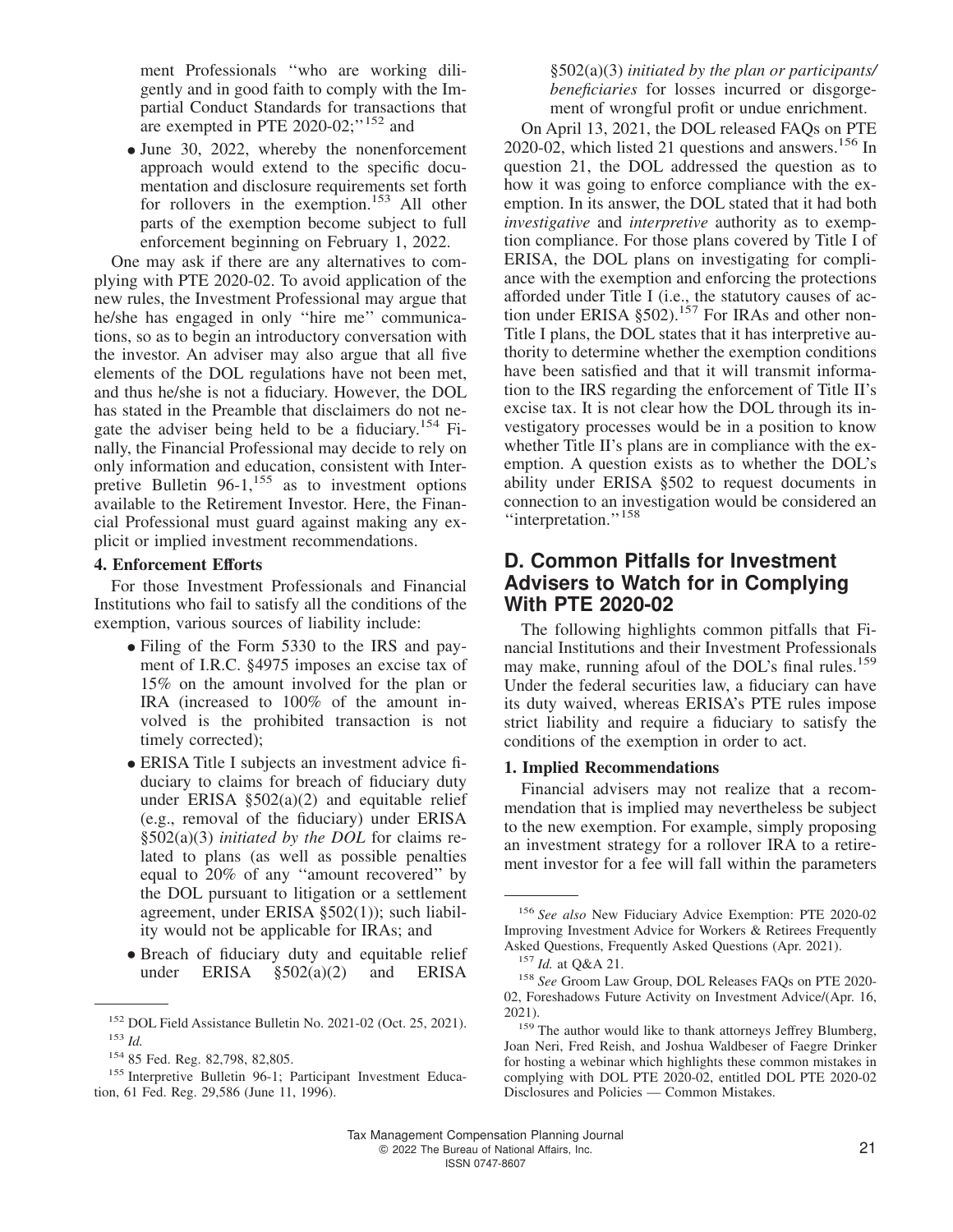of the DOL's regulations, making the adviser an investment advice fiduciary. The DOL certainly believes statements from the investment adviser, such as ''If I were you, I'd invest in the following . . .'' involve an implied recommendation. Hence to avoid that result, advisers will have to draft their information in a more general or objective format — with no implied recommendations. In the rollover context, information should be more general and totally objective as to pros and cons of making a distribution from a Title I plan, as well as the legal consequences for rolling such assets into an IRA. While practitioners will be examining Interpretative Bulletin 96-1 to see what constitutes education and not advisement, that bulletin was designed for participants in a  $40(k)$  plan, but not rollover decisions. But if the investment firms decide to go the educational route, in order to avoid fiduciary status, they will need to document their materials and supervise their advisers through ongoing training.<sup>160</sup>

#### **2. Rollovers Include More Than Plan to IRA Transfers**

Due to the expansive definition of a ''plan'' for Title II's fiduciary rules, financial advisers may think that only rollovers from Title I plans to IRAs are covered, not realizing that the following are also covered by the exemption: a rollover from a plan to another plan; a rollover from an IRA to a plan; a rollover from one IRA to another IRA; or a rollover from one type of account to another. As to the latter rollover, the DOL indicates that moving from a commission-based account to a fee-based account is also covered as rollovers, but it doesn't elaborate as to other types of accounts that could be covered. Hence, all five of these types of rollovers are subject to the conditions of the exemptions. It is unclear if an investor wishes to roll from a traditional IRA to a Roth IRA, whether that advice covered or is it regarded as tax, and not investment, advice.

#### **3. Meaning of IRA More Expansive Than Realized**

Advisers may not realize that the term ''IRA'' is defined more broadly than just Individual Retirement Accounts and Individual Retirement Annuities, but also include MSAs, HSAs, and Coverdell Education Savings Accounts. Under Title II's fiduciary rules, the term "plan" includes:

- A retirement plan qualified under I.R.C. §401(a) or plan described in I.R.C. §403(a);
- An IRA;
- An Archer MSA:
- An HSA:
- A Coverdell education savings account; and
- A plan determined by the DOL to be described in one of the plans noted above. This excludes governmental plans, church plans (unless they elect to be subject to the qualification rules of I.R.C. §401(a)), and I.R.C. §457 plans.

#### **4. Not Knowing When a Prohibited Transaction Occurred**

A prohibited transaction occurs when compensation (e.g., advisory fees) is paid to the adviser or its financial firm as a result of ''conflicted'' recommendations. Hence, financial advisers may not realize when a prohibited transaction has occurred when either they or an affiliate of theirs receives compensation, and therefore, is in need of a PTE. The following are examples of conflicted recommendations, which trigger the exemption:

- An adviser recommends to an IRA owner to transfer his/her funds into an IRA managed by the adviser (e.g., by using proprietary funds);
- An adviser makes a recommendation to a plan or IRA regarding certain investments, such that investing in those investment will result in a revenue sharing payment or marketing allowance from the provider to the adviser;
- An adviser recommends to the plan that the adviser or its financial institution could manage the participants' account; or
- An adviser recommends that the plan or IRA invest in a proprietary investment product that results in an investment management fee to an affiliate of the adviser or its financial institution.

#### **5. Not Knowing That Conflicts of Interest Must Be Mitigated**

The DOL's PTE 2020-02 requires both the adviser and his/her financial institution to mitigate any conflicts of interest. To achieve this, the financial institution must have a strict process in place for making the type of recommendation it is making, and then must supervise that process. This must be true, not only for the financial institution, but also for its investment professionals. For example, the adviser wishes to recommend to the IRA owner that he/she should roll such monies into a different IRA. As the adviser will draw upon more compensation if the rollover occurs, he/she must document the process used in making such the recommendation and the financial firms must supervise its agents to assure the process is being fol-

<sup>160</sup> See Note 53, above, whereby FINRA cautioned investment firms to supervise their advisers through training so that they do not make an implied recommendation.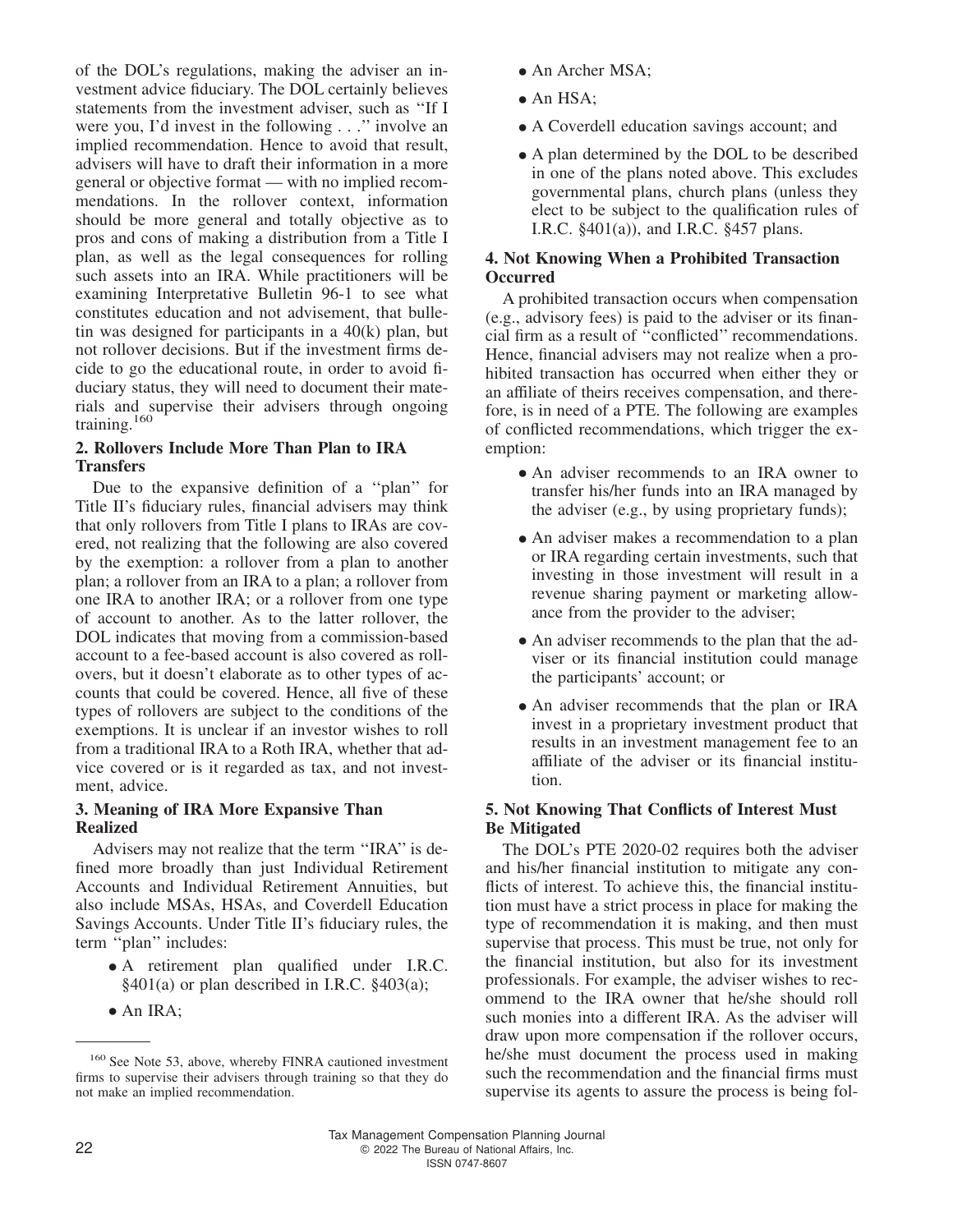lowed. In this example, the following steps should be considered by the investment adviser in the context of a rollover from one IRA to another IRA:

- The adviser must collect sufficient information to understand where the investor is relative to retirement (e.g., is the investor still working and thus, in the accumulation phase; alternatively, if the investor has retired, and thus, in the deaccumulation phase, what other considerations should be examined on the part of the adviser?).
- The adviser needs to secure information about the original IRA, perhaps using the IRA owner's quarterly statements, in order to ascertain fees and services being charged to the IRA owner's account.
- Since the adviser is recommending a rollover to another IRA (with the adviser's firm), he/she must consider what new investments and services that it could provide to the IRA owner.
- The adviser must then analyze the original IRA's statements to see how the investor has directed the account in the past, so that he/she can determine what investments, services, and fees are available under the second IRA.
- With all the information combed above, the adviser must determine what is in the best interest of the investor. The reasons for recommending the rollover must be documented in writing, beginning July 1, 2022.

#### **6. Deficient Fiduciary Acknowledgments**

Most of the disclosures required by PTE 2020-02 must be made *before* the time in which the transaction occurs. One of these required disclosures is the fiduciary acknowledgment form, whereby the advisers and their financial institutions, acknowledge that they are fiduciaries for purposes of Title I of ERISA and/or fiduciaries for purposes of Title II of ERISA. The DOL provides model language that can be used, which looks similar to the disclosure made under the federal securities' Form ADV.<sup>161</sup> As the DOL permits advisers and their Financial Institutions to use information disclosed to other federal agencies (e.g., the SEC), Financial Institutions will be examining current disclosure forms to see if they can used for purposes of PTE 2020-02.

#### **7. Assessing Reasonableness of Compensation Paid**

PTE 2020-02 requires, through its Impartial Conduct Standards, that the compensation received by the

adviser and his/her financial firm cannot exceed reasonable compensation. The DOL intends to use a market-based standard — one that compares the fees received by the adviser and his/her financial institution for the services rendered to those fees assessed in the marketplace.<sup>162</sup> To comply with this requirement, advisers and their financial firms will have to either compare their fees to other advisers providing comparable services, or rely on benchmarking services. Hence, financial institutions will need to devise policy and procedures regarding their fee schedules. Note, in this regard, the SEC's view on the reasonableness of compensation depart from the DOL's view, as the SEC simply requires the registered investment adviser to disclose that comparable service may be available from other advisers at lower costs.

#### **8. Best Interest Process Requires More than the ''Investor Prefers Me''**

Relying on the rationale that the ''Investor Prefers Me'' is likely insufficient to meet the best interest standard as it requires the adviser to know the investor's risk tolerance, financial circumstances, and investment objectives in making a recommendation as to investments. In turn the Financial Institution's policies and procedures should reflect that the adviser has adhered to this best interest standard.

#### **9. Best Interest Process Requires Consideration of All Costs**

The adviser must understand that the best interest standard requires the evaluation of *all costs* of the recommended investments (e.g., expense ratios), as well as the cost of the adviser's services. In the context of a rollover recommendation, the adviser must analyze the services, fees, and investment of each option (e.g., staying put in the employer plan or rolling into an IRA) in ascertaining what is in the best interest of the investor relative to his/her risk tolerance, investment objectives, and financial circumstances.

#### **10. Best Interest Process Requires Information Regarding the Plan**

In satisfying the documentation required for a recommended rollover from a plan to an IRA, the DOL requires that the adviser and his/her related financial institution make diligent and prudent efforts regarding information about the investor's existing employee benefit plan. This would suggest that the adviser provide the investor with a full explanation as to why he/ she needs such information. If such information is not

<sup>&</sup>lt;sup>161</sup> Form ADV is the uniform form used by investment advisers to register with both the SEC and state securities authorities.

<sup>162</sup> Note the SEC's position on reasonableness of compensation is dramatically different. As long as a registered investment adviser discloses that services rendered are available through other firms at a lower cost, the adviser has conformed to his fiduciary duty for securities' law purposes.